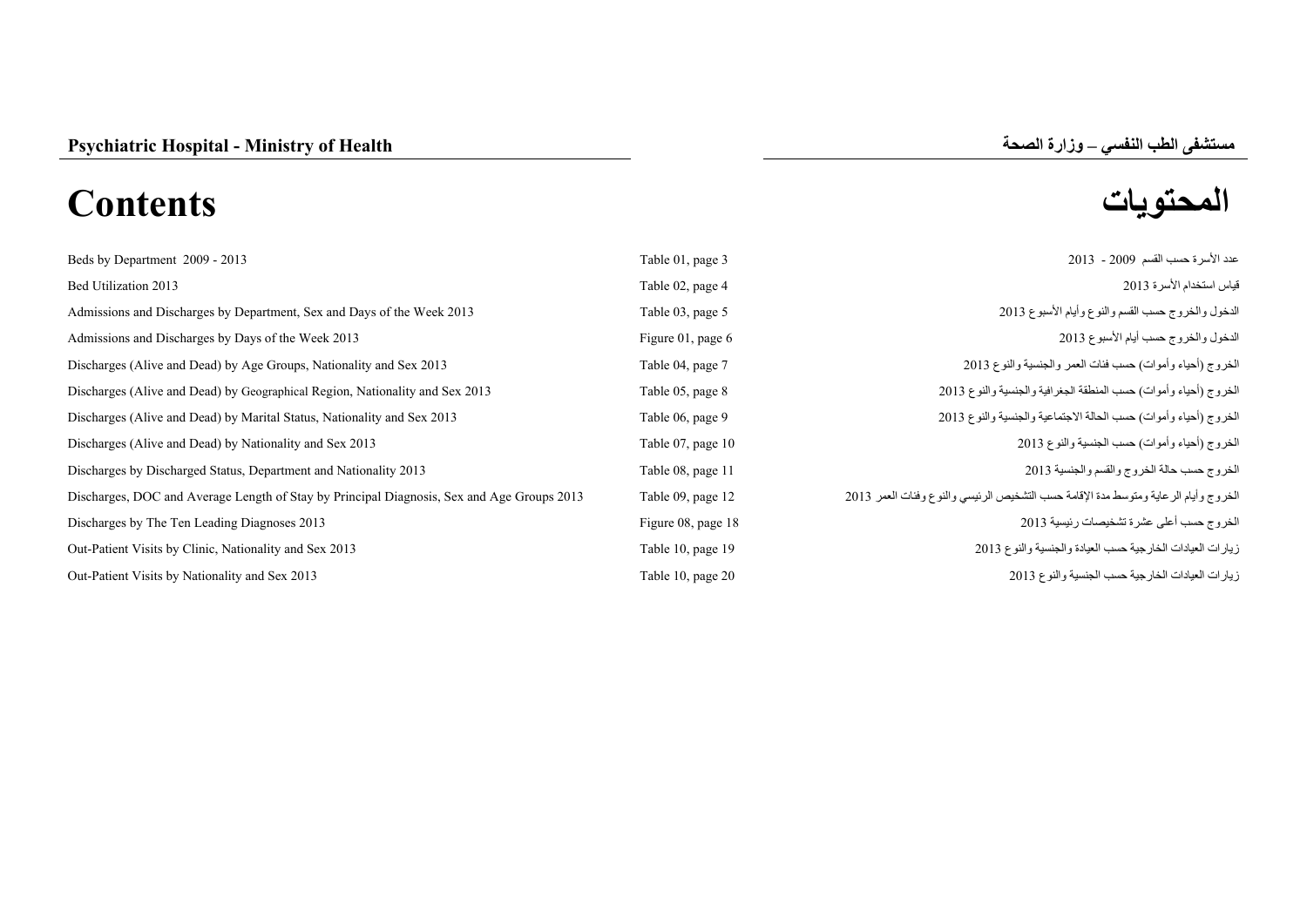# **جدول 01 Table عدد األسرة حسب القسم 2009 - 2013 Beds by Department 2009 - 2013**

<span id="page-1-0"></span>

| <b>Department</b>         | 2013            | 2012            | 2011 | 2010 | 2009 | القسم                  |
|---------------------------|-----------------|-----------------|------|------|------|------------------------|
| Psychiatric               | 86              | 82              | 82   | 82   | 82   | الطب النفسي            |
| Child and Adolescent      | 12 <sub>1</sub> | 12 <sub>1</sub> | 12   | 12   | 12   | الوحدة النفسية للأطفال |
| Drug and Alcohol          | 29              | 29              | 29   | 29   | 29   | ر<br>الكحول والمخدرات  |
| Psycho-Geriatric          | 34              | 30              | 30   | 30   | 30   | الطب النفسي لكبار السن |
| <b>Mental Retardation</b> | 60              | 40              | 40   | 40   | 40   | التخلف العقلي          |
| Long Term Rehabilitation  | 20              | 33              | 33   | 33   | 33   | الاقامة الطويلة        |
| <b>Total</b>              | 241             | 226             | 226  | 226  | 226  | الحملة                 |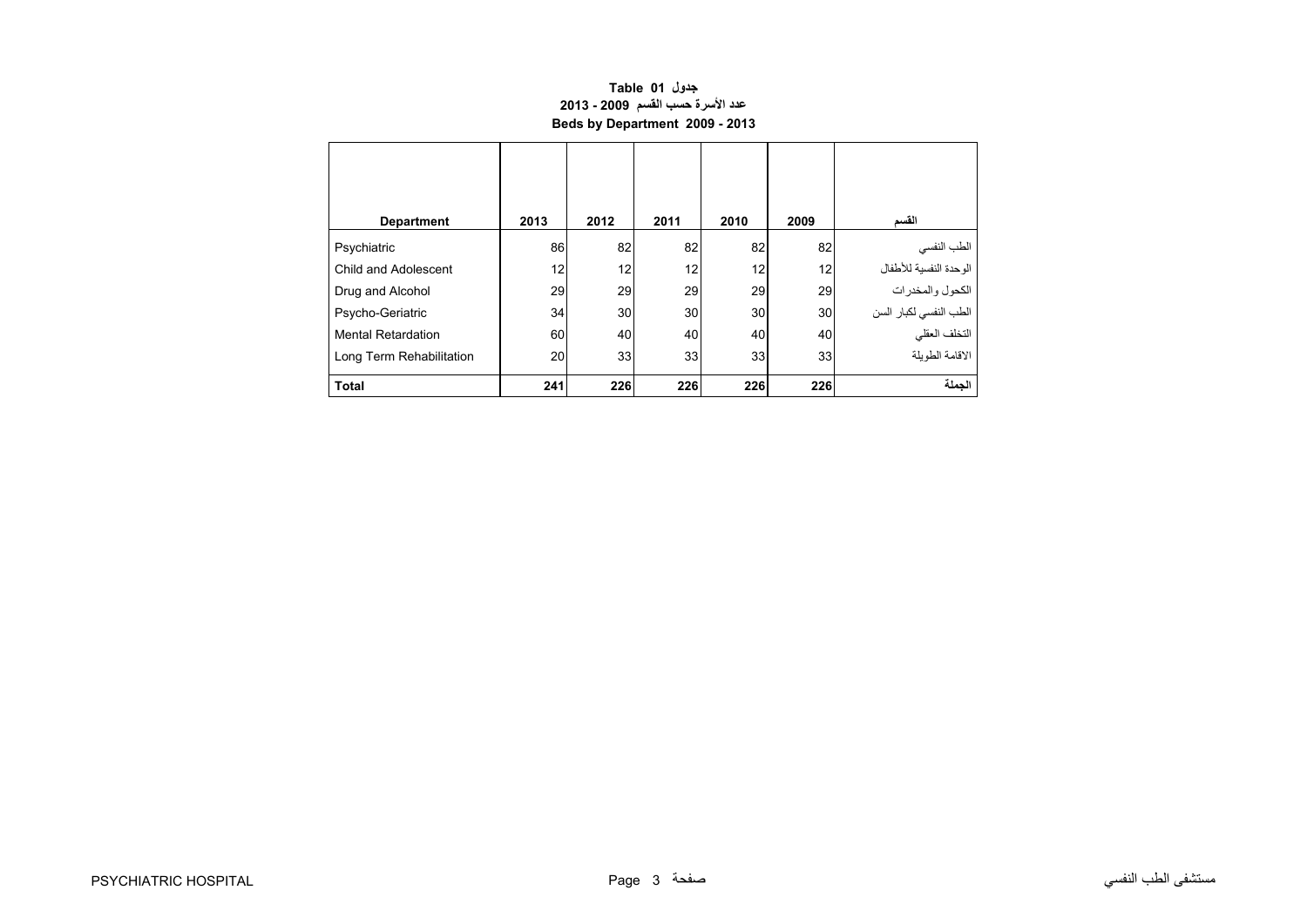<span id="page-2-0"></span>

| الاقامة<br>الطويلة <sup>3</sup><br><b>Long Term</b><br>Rehabilitation <sup>3</sup> | الجملة<br><b>Total</b> | التخلف<br>العقلى<br><b>Mental</b><br><b>Retardation</b> | الطب النفسي<br>لكبار السن<br>Psycho-<br>Geriatric | الكحول<br>والمخدرات<br>Drug &<br>Alcohol | الوحدة النفسية<br>للأطفال<br>Child &<br><b>Adolescent</b> | الطب النفسي<br>Psychiatric | البيان<br><b>Description</b>                                     |
|------------------------------------------------------------------------------------|------------------------|---------------------------------------------------------|---------------------------------------------------|------------------------------------------|-----------------------------------------------------------|----------------------------|------------------------------------------------------------------|
|                                                                                    | 1,195                  | 10                                                      | 87                                                | 176                                      | 128                                                       | 794                        | اجمالي الدخول<br><b>Total admissions</b>                         |
|                                                                                    | 1,194                  | 14                                                      | 77                                                | 173                                      | 131                                                       | 799                        | اجمالي الخروج<br>Total discharges                                |
| 20                                                                                 | 221                    | 60                                                      | 34                                                | 29                                       | 12                                                        | 86                         | عدد الأسر ة<br>No. of beds                                       |
| 7,300                                                                              | 80,665                 | 21,900                                                  | 12,410                                            | 10,585                                   | 4,380                                                     | 31,390                     | أيام الأسرة<br>Bed days available                                |
| 7,300                                                                              | 72,565                 | 7,983                                                   | 9,948                                             | 6,715                                    | 2,945                                                     | 44,974                     | أيام المرضى <sup>1</sup><br>Patient-days overnight <sup>1</sup>  |
|                                                                                    | 18                     |                                                         | $\mathbf{1}$                                      |                                          |                                                           | 17                         | أيام المرضى < يوم <sup>1</sup><br>Patient days < 1 day $1$       |
| 7,300                                                                              | 72,583                 | 7,983                                                   | 9,949                                             | 6,715                                    | 2,945                                                     | 44,991                     | جملة أيام المرضى <sup>1</sup><br>Total Patient days <sup>1</sup> |
| 100.0                                                                              | 90.0                   | 36.5                                                    | 80.2                                              | 63.4                                     | 67.2                                                      | 143.3                      | معدل أشغال السرير<br>Bed occupancy rate                          |
|                                                                                    | 5.4                    | 0.2                                                     | 2.3                                               | 6.0                                      | 10.9                                                      | 9.3                        | معدل دوران السرير<br>Turnover rate                               |
|                                                                                    | 6.8                    | 994.1                                                   | 32.0                                              | 22.4                                     | 11.0                                                      | $-17.0$                    | فترة فراغ السرير <sup>2</sup><br>Turnover interval <sup>2</sup>  |
|                                                                                    | 3.3                    | 0.0                                                     | 0.2                                               | 0.5                                      | 0.4                                                       | 2.2                        | متوسط الدخول اليومي<br>Average daily admission                   |
|                                                                                    | 3.3                    | 0.0                                                     | 0.2                                               | 0.5                                      | 0.4                                                       | 2.2                        | متوسط الخروج اليومى<br>Average daily discharge                   |
|                                                                                    | 60.8                   | 570.2                                                   | 129.2                                             | 38.8                                     | 22.5                                                      | 56.3                       | متوسط مدة الأقامة<br>Average length of stay                      |

# **جدول 02 Table قياس استخدام األسرة<sup>2013</sup> Bed Utilization 2013**

1) Patient Days counted for the period from day of admission till discharge date والخروج الدخول بين ما للفترة المرضى أيام جملة احتساب تم : المرضى أيام ) <sup>1</sup> للمريض من المستشفى وليس بطريقة اإلحصاء اليومي . . census daily the by not and

2 ) فترة فراغ السرير: األعداد السالبة تشير الى أن القسم يستخدم أسرة department concerned the that indicate sign Negative :Interval Turnover) 2 أقسام أخرى بسبب انشغال األسرة المتوفرة لديه . . allocated than beds more utilising is

3 ) عرضت بيانات وحدة اإلقامة الطويلة منفصلة بسبب نوعية الخدمة المقدمة لھم . service of quality because separate data Presented :unit stay-Long) 3 provided to them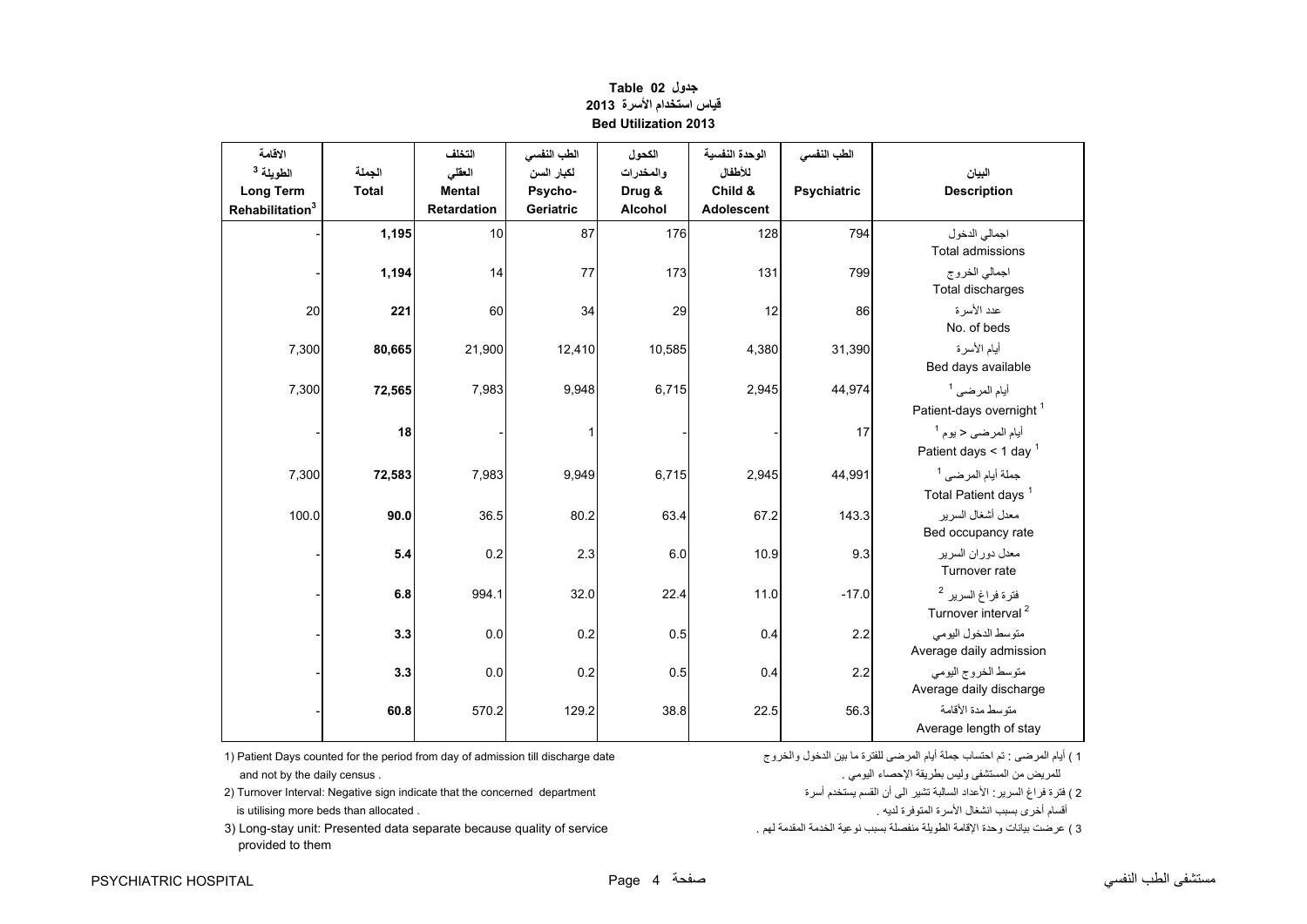<span id="page-3-0"></span>

| Total          | Fri الجملة   |                |                | Thurs الجمعة   | Wed الخميس     |                | Tues الأربعاء  |                | Mon الثلاثاء |                |              | Sun الأثنين    |              | الأحد ا        | لسبت         |              |        |                            |
|----------------|--------------|----------------|----------------|----------------|----------------|----------------|----------------|----------------|--------------|----------------|--------------|----------------|--------------|----------------|--------------|--------------|--------|----------------------------|
| خروج<br>Disch. | دخول<br>Adm. | خروج<br>Disch. | دخول<br>Adm.   | خروج<br>Disch. | دخول<br>Adm.   | خروج<br>Disch. | دخول<br>Adm.   | خروج<br>Disch. | دخول<br>Adm. | خروج<br>Disch. | دخول<br>Adm. | خروج<br>Disch. | دخول<br>Adm. | خروج<br>Disch. | دخول<br>Adm. | النوع<br>Sex |        | القسم<br><b>Department</b> |
| 537            | 528          | $\overline{7}$ | 44             | 81             | 85             | 52             | 80             | 75             | 111          | 127            | 74           | 185            | 93           | 10             |              | 41 Male      | نكر    | الطب النفسي                |
| 262            | 266          | 8              | 27             | 79             | 50             | 69             | 39             | 31             | 33           | 40             | 44           | 32             | 53           | $\overline{3}$ |              | 20 Female    | أنثى   | Psychiatric                |
| 100            | 95           |                |                | 62             | 6              | 14             | 9              | 12             | 13           | 4              | 13           | 6              | 53           | $\overline{c}$ |              | 1 Male       | ذكر    | الوحدة النفسية للأطفال     |
| 31             | 33           |                |                | 21             | $\overline{2}$ | 3              | $\overline{2}$ | 3 <sub>l</sub> | $\mathbf{3}$ | $\overline{c}$ | 5            | $\mathcal{P}$  | 20           |                |              | 1 Female     | أنثى   | Child & Adolescent         |
| 172            | 175          | 16             | 4              | 26             | 31             | 34             | 23             | 27             | 48           | 43             | 33           | 17             | 33           | 9              |              | 3 Male       | نكر    | وحدة الكحول والمخدرات      |
|                |              |                |                |                |                |                |                |                |              |                |              |                |              |                |              | 1 Female     | أنثى   | Drug & Alcohol             |
| 50             | 54           |                | 4              | 10             | 5              | $\overline{4}$ | 11             | $\overline{7}$ | 20           | 16             | 8            | 11             |              | $\overline{2}$ |              | 2 Male       | نكر    | الطب النفسي لكبار السن     |
| 27             | 33           |                | $\overline{2}$ | 6              |                | 5              | $\overline{2}$ |                | 12           | 3 <sub>l</sub> | 6            | 6              |              | $\mathcal{P}$  |              | 1 Female     | أنثى   | Psychogeryatric            |
| 8              | 7            |                |                |                |                |                | $\overline{2}$ | 3              |              |                | 2            |                |              |                |              | - Male       | نكر    | التخلف العقلي              |
| 6              | 3            |                |                |                |                |                |                |                |              | 2              |              |                |              |                |              | - Female     | أنثى   | Mental Retardation         |
|                |              |                |                |                |                |                |                |                |              |                |              |                |              |                |              |              |        |                            |
| 867            | 859          | 23             | 52             | 179            | 129            | 105            | 125            | 124            | 192          | 194            | 130          | 219            | 184          | 23             |              | 47 Male      | نكر    |                            |
| 327            | 336          | 9 <sup>1</sup> | 29             | 107            | 57             | 79             | 43             | 39             | 49           | 47             | 55           | 40             | 80           | 6              |              | 23 Female    | أنشى   | الجملة<br><b>Total</b>     |
| 1,194          | 1,195        | 32             | 81             | 286            | 186            | 184            | 168            | 163            | 241          | 241            | 185          | 259            | 264          | 29             |              | 70 Total     | الجملة |                            |

## **جدول 03 Table الدخول والخروج حسب القسم والنوع وأيام األسبوع<sup>2013</sup> Admissions and Discharges by Department, Sex and Days of the Week 2013**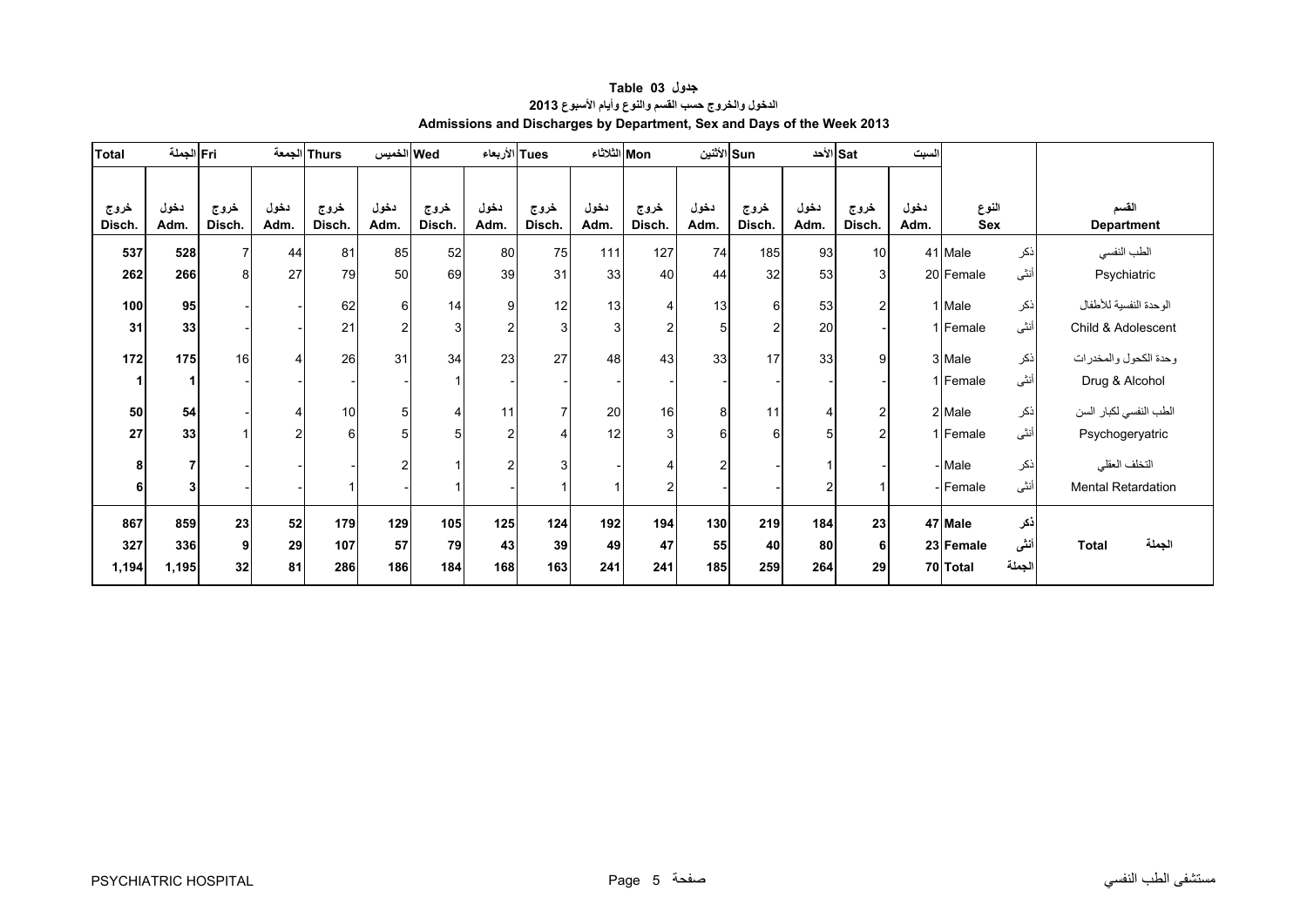#### **رسم بياني 01 Figure الدخول والخروج حسب أيام االسبوع <sup>2013</sup> Admissions and Discharges By Days of the Week 2013**

<span id="page-4-0"></span>

مرجع: جدول 03 03 Neference: Table : 03 مرجع: جدول 03 O3 المسرجع: جدول 03 Reference: Table 03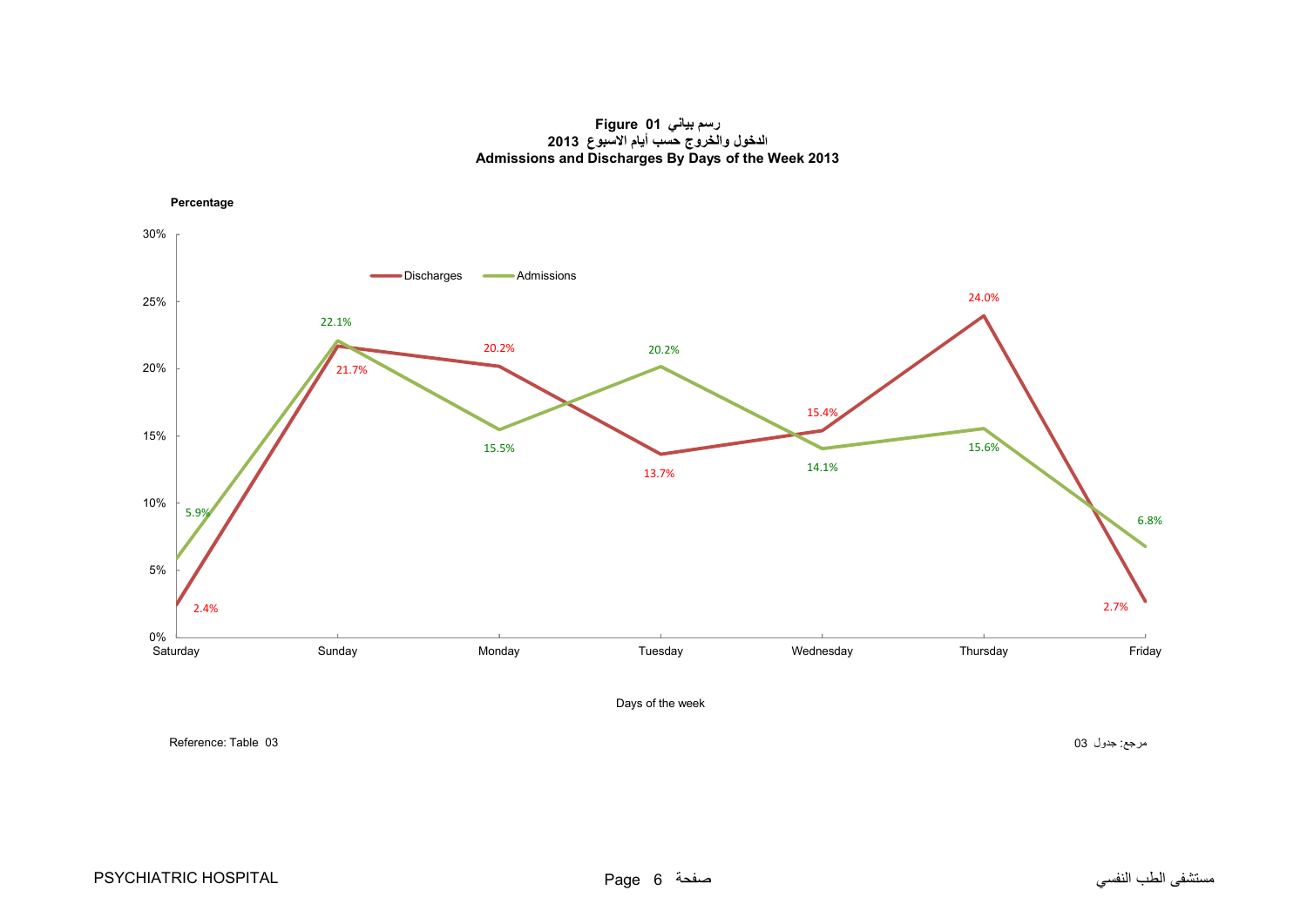<span id="page-5-0"></span>

| <b>Total</b>    |                    |             | Non-Bahraini الجملة    |                | غير بحريني         | <b>Bahraini</b>        |                | بحريني      |                    |           |                                             |
|-----------------|--------------------|-------------|------------------------|----------------|--------------------|------------------------|----------------|-------------|--------------------|-----------|---------------------------------------------|
| الجملة<br>Total | أننى<br>Female     | ذكر<br>Male | الجملة<br><b>Total</b> | أنشى<br>Female | نكر<br><b>Male</b> | الجملة<br><b>Total</b> | أننى<br>Female | ذكر<br>Male |                    |           | فنات العمر (بالسنوات)<br>Age Groups (Years) |
|                 |                    |             |                        |                |                    |                        |                |             | - Alive<br>- Dead  | حي<br>میت | < 1 Year                                    |
| 102             | 24                 | 78          | 13                     | 5              | 8                  | 89                     | 19             |             | 70 Alive<br>-Dead  | حي<br>میت | $1 - 9$                                     |
| 52              | 14                 | 38          | 6                      | 3              | 3                  | 46                     | 11             |             | 35 Alive<br>-Dead  | حي<br>میت | $10 - 19$                                   |
| 310<br>1        | 83<br>$\mathbf{1}$ | 227         | 79                     | 39             | 40                 | 231                    | 44<br>1        |             | 187 Alive<br>-Dead | حي<br>میت | $20 - 29$                                   |
| 308             | 71                 | 237         | 75                     | 28             | 47                 | 233                    | 43             |             | 190 Alive<br>-Dead | حي<br>میت | $30 - 39$                                   |
| 199             | 53                 | 146         | 33                     | 9              | 24                 | 166                    | 44             |             | 122 Alive<br>Dead  | حي<br>میت | $40 - 49$                                   |
| 143             | 50                 | 93          | 8                      | 4              | 4                  | 135                    | 46             |             | 89 Alive<br>-Dead  | حي<br>میت | $50 - 59$                                   |
| 60              | 23                 | 37          | 5                      | $\overline{2}$ | 3                  | 55                     | 21             |             | 34 Alive<br>Dead   | حي<br>میت | $60 - 69$                                   |
| 19              | $\bf 8$            | 11          |                        |                |                    | 19                     | 8              |             | 11 Alive<br>- Dead | حي<br>میت | $70 +$                                      |
| 1,193           | 326                | 867         | 219                    | 90             | 129                | 974                    | 236            |             | 738 Alive          | حي        |                                             |
| 1               | 1                  |             |                        |                |                    |                        | 1              |             | -Dead              | میت       | الجملة<br><b>Total</b>                      |
| 1,194           | 327                | 867         | 219                    | $90\,$         | 129                | 975                    | 237            |             | 738 Total          | الجملة    |                                             |

### **جدول 04 Table الخروج (أحياء وأموات) حسب فئات العمر والجنسية والنوع <sup>2013</sup> Discharges (Alive and Dead) by Age Groups, Nationality and Sex 2013**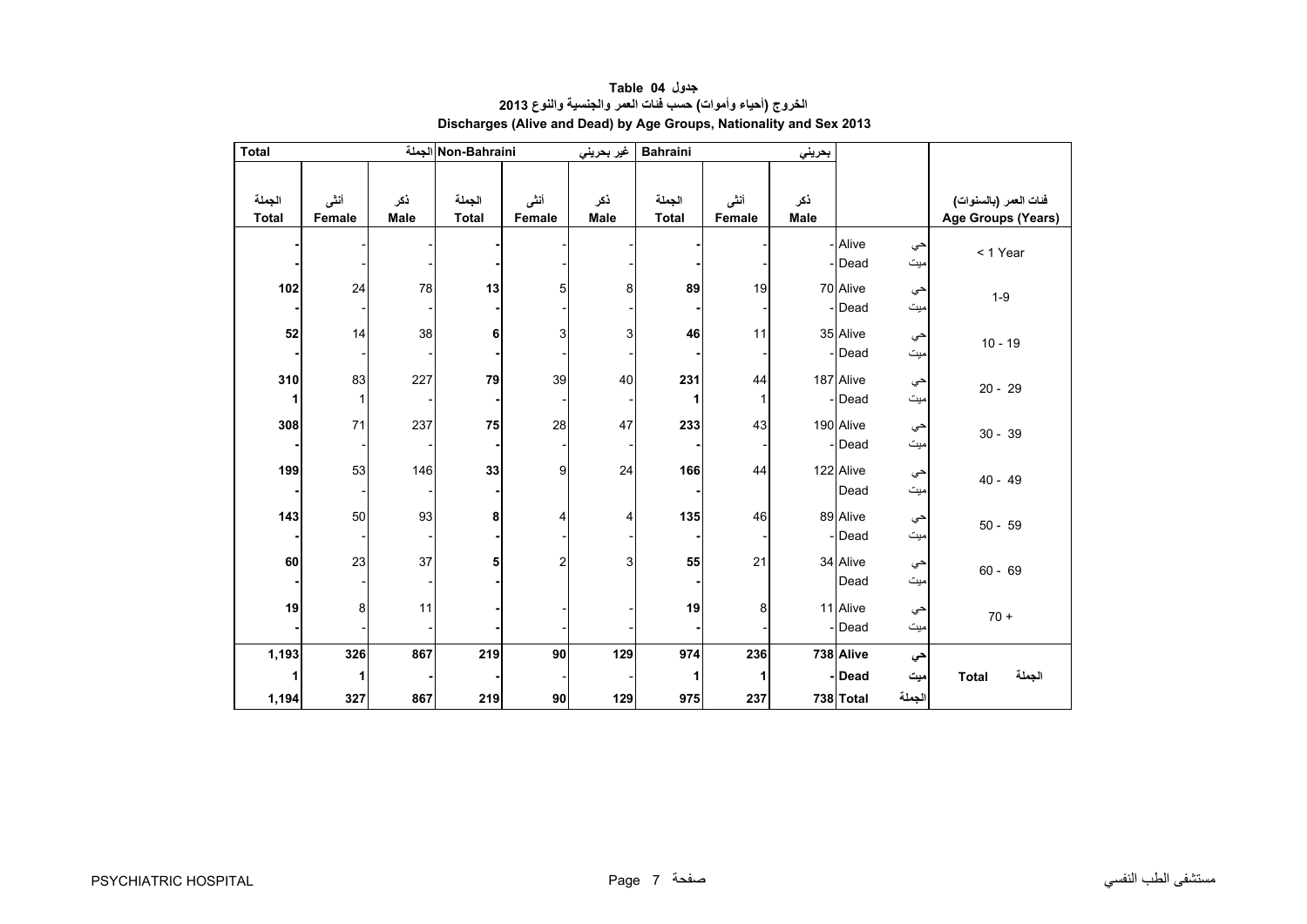<span id="page-6-0"></span>

| <b>Total</b>           | Dead الجملة              |                    |                        |                |                    |                        |                 |             |                        |                |             | Alive الأموات          |                |                     |                        |                | الأحياء            |                  |                      |
|------------------------|--------------------------|--------------------|------------------------|----------------|--------------------|------------------------|-----------------|-------------|------------------------|----------------|-------------|------------------------|----------------|---------------------|------------------------|----------------|--------------------|------------------|----------------------|
| <b>Dead</b>            |                          | Alive الأموات      |                        |                |                    | الأحياء Non-Bahraini   |                 |             | Bahraini غیر بحرینی    |                |             | Non-Bahraini بحرينى    |                | Bahraini غیر بحرینی |                        |                | حريني              |                  |                      |
| الجملة<br><b>Total</b> | أنشى<br>Female           | نكر<br><b>Male</b> | الجملة<br><b>Total</b> | أنشى<br>Female | نكر<br><b>Male</b> | الجملة<br><b>Total</b> | أننسى<br>Female | نكر<br>Male | الجملة<br><b>Total</b> | أننى<br>Female | نكر<br>Male | الجملة<br><b>Total</b> | أننى<br>Female | نكر<br>Male         | الجملة<br><b>Total</b> | أنشى<br>Female | نكر<br><b>Male</b> | Region           | المنطقة              |
|                        |                          |                    | 6                      | $\mathbf{2}$   | 4                  |                        |                 |             |                        |                |             |                        |                |                     | 5                      | -1             |                    | 4 Hidd           | الحد                 |
|                        |                          |                    | 179                    | 58             | 121                |                        |                 |             |                        |                |             | 23                     | 17             | 6                   | 156                    | 41             |                    | 115 Muharraq     | المحرق               |
|                        |                          |                    | 176                    | 46             | 130                |                        |                 |             |                        |                |             | 65                     | 21             | 44                  | 111                    | 25             |                    | 86 Manama        | المنامة              |
|                        |                          |                    | 131                    | 32             | 99                 |                        |                 |             |                        |                |             | 9                      |                |                     | 122                    | 30             |                    | 92 Jidhafs       | جدحفص                |
|                        |                          |                    | 83                     | 24             | 59                 |                        |                 |             |                        |                |             | 12                     |                | 8                   | 71                     | 20             |                    | 51 Northern      | المنطقة الشمالية     |
|                        |                          |                    | 88                     | 25             | 63                 |                        |                 |             |                        |                |             | 18                     |                | 13                  | 70                     | 20             |                    | 50 Sitra         | سترة                 |
|                        |                          |                    | 96                     | 29             | 67                 |                        |                 |             |                        |                |             | 15                     | 8              |                     | 81                     | 21             |                    | 60 Central       | المنطقة الوسطى       |
|                        |                          |                    | 81                     | 19             | 62                 |                        |                 |             |                        |                |             | 6                      |                | 3                   | 75                     | 16             |                    | 59 Isa Town      | مدينة عيسى           |
|                        |                          |                    | 128                    | 36             | 92                 |                        |                 |             |                        |                |             | 27                     | 10             | 17                  | 101                    | 26             |                    | 75 Riffa         | الرفاع               |
|                        |                          |                    | 51                     | 15             | 36                 |                        |                 |             |                        |                |             | 6                      |                | 3                   | 45                     | 12             |                    | 33 Western       | المنطقة الغربية      |
|                        |                          |                    | 4                      |                | 3                  |                        |                 |             |                        |                |             |                        |                |                     | $\overline{2}$         | $\overline{1}$ |                    | 1 Southern       | المنطقة الجنوبية     |
|                        |                          |                    | 138                    | 26             | 112                |                        |                 |             |                        |                |             |                        |                | 3                   | 131                    | 22             |                    | 109 Hamad Town   | مدينة حمد            |
|                        |                          |                    | 32                     | 13             | 19                 |                        |                 |             |                        |                |             | 28                     | 12             | 16                  | 4                      | -1             |                    | 3 Undetermined   | غير مبين             |
|                        | $\mathbf{1}$             |                    | 1,193                  | 326            | 867                |                        |                 |             | $\mathbf{1}$           | $\mathbf{1}$   |             | 219                    | 90             | 129                 | 974                    | 236            |                    | 738 Total        | الجملة               |
|                        | Percent Distribution (%) |                    |                        |                |                    |                        |                 |             |                        |                |             |                        |                |                     |                        |                |                    |                  | التوزيع النسبي ( % ) |
|                        |                          |                    | 0.5                    | 0.6            | 0.5                |                        |                 |             |                        |                |             | 0.5                    | 1.1            |                     | 0.5                    | 0.4            |                    | $0.5$ Hidd       | الحد                 |
|                        |                          |                    | 15.0                   | 17.8           | 14.0               |                        |                 |             |                        |                |             | 10.5                   | 18.9           | 4.7                 | 16.0                   | 17.4           |                    | 15.6 Muharraq    | المحرق               |
|                        |                          |                    | 14.8                   | 14.1           | 15.0               |                        |                 |             |                        |                |             | 29.7                   | 23.3           | 34.1                | 11.4                   | 10.6           |                    | 11.7 Manama      | المنامة              |
|                        |                          |                    | 11.0                   | 9.8            | 11.4               |                        |                 |             |                        |                |             | 4.1                    | 2.2            | 5.4                 | 12.5                   | 12.7           |                    | 12.5 Jidhafs     | جدحفص                |
|                        |                          |                    | 7.0                    | 7.4            | 6.8                |                        |                 |             |                        |                |             | 5.5                    | 4.4            | 6.2                 | 7.3                    | 8.5            |                    | 6.9 Northern     | المنطقة الشمالية     |
|                        |                          |                    | 7.4                    | 7.7            | 7.3                |                        |                 |             |                        |                |             | 8.2                    | 5.6            | 10.1                | 7.2                    | 8.5            |                    | 6.8 Sitra        | سترة                 |
|                        |                          |                    | 8.0                    | 8.9            | 7.7                |                        |                 |             |                        |                |             | 6.8                    | 8.9            | 5.4                 | 8.3                    | 8.9            |                    | 8.1 Central      | المنطقة الوسطى       |
|                        |                          |                    | 6.8                    | 5.8            | 7.2                |                        |                 |             |                        |                |             | 2.7                    | 3.3            | 2.3                 | 7.7                    | 6.8            |                    | 8.0 Isa Town     | مدينة عيسى           |
| 100.0                  | 100.0                    |                    | 10.7                   | 11.0           | 10.6               |                        |                 |             | 100.0                  | 100.0          |             | 12.3                   | 11.1           | 13.2                | 10.4                   | 11.0           |                    | $10.2$ Riffa     | الرفاع               |
|                        |                          |                    | 4.3                    | 4.6            | 4.2                |                        |                 |             |                        |                |             | 2.7                    | 3.3            | 2.3                 | 4.6                    | 5.1            |                    | 4.5 Western      | المنطقة الغربية      |
|                        |                          |                    | 0.3                    | 0.3            | 0.3                |                        |                 |             |                        |                |             | 0.9                    | 0.0            | 1.6                 | 0.2                    | 0.4            |                    | 0.1 Southern     | المنطقة الجنوبية     |
|                        |                          |                    | 11.6                   | 8.0            | 12.9               |                        |                 |             |                        |                |             | 3.2                    | 4.4            | 2.3                 | 13.4                   | 9.3            |                    | 14.8 Hamad Town  | مدينة حمد            |
|                        |                          |                    | 2.7                    | 4.0            | 2.2                |                        |                 |             |                        |                |             | 12.8                   | 13.3           | 12.4                | 0.4                    | 0.4            |                    | 0.4 Undetermined | غير مبين             |

# **جدول 05 Table الخروج (أحياء <sup>و</sup> أموات) حسب المنطقة الجغرافية والجنسية والنوع <sup>2013</sup> Discharges (Alive and Dead) by Geographical Region, Nationality and Sex 2013**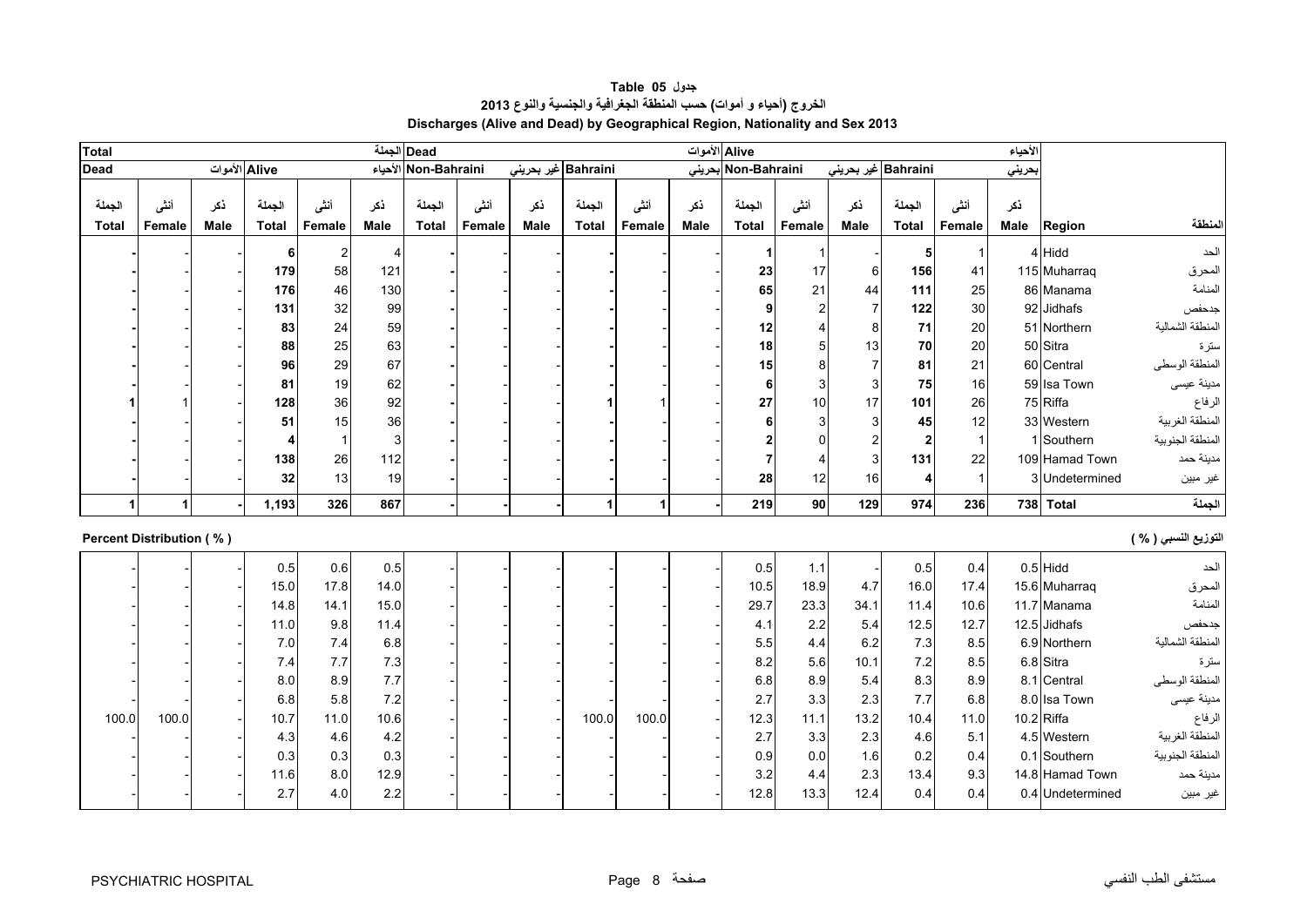| جدول Table 06                                                           |
|-------------------------------------------------------------------------|
| الخروج (أحياء و أموات) حسب الحالة الإجتماعية والجنسية والنوع 2013       |
| Discharges (Alive and Dead) by Marital Status, Nationality and Sex 2013 |

<span id="page-7-0"></span>

| <b>Total</b> |        |      |               |        |             | Dead الجملة          |        |      |                             |        |      | Alive الأموات       |        |                     |              |        | الأحياء |                       |        |
|--------------|--------|------|---------------|--------|-------------|----------------------|--------|------|-----------------------------|--------|------|---------------------|--------|---------------------|--------------|--------|---------|-----------------------|--------|
| Dead         |        |      | Alive الأموات |        |             | Non-Bahraini الأحياء |        |      | Bahraini غير بحرين <i>ي</i> |        |      | Non-Bahraini بحرينى |        | Bahraini غیر بحرینی |              |        | بحريني  |                       |        |
|              |        |      |               |        |             |                      |        |      |                             |        |      |                     |        |                     |              |        |         |                       |        |
| الجملة       | أنشى   | ڏکر  | الجملة        | أنشى   | ذكر         | الجملة               | أنشى   | ذكر  | الجملة                      | أننسى  | ذكر  | الحملة              | أنشى   | ذكر                 | الجملة       | أننسى  | نكر     | الحالة الإجتماعية     |        |
| <b>Total</b> | Female | Male | <b>Total</b>  | Female | <b>Male</b> | <b>Total</b>         | Female | Male | <b>Total</b>                | Female | Male | <b>Total</b>        | Female | Male                | <b>Total</b> | Female | Male    | <b>Marital Status</b> |        |
|              |        |      | 806           | 173    | 633         |                      |        |      |                             |        |      | 163                 | 63     | 100                 | 643          | 110    |         | 533 Single            | أعزب   |
|              |        |      | 321           | 115    | 206         |                      |        |      |                             |        |      | 56                  | 27     | 29                  | 265          | 88     |         | 177 Married           | متزوج  |
|              |        |      | 18            | 17     |             |                      |        |      |                             |        |      |                     |        |                     | 18           | 17     |         | 1 Widowed             | أرمل   |
|              |        |      | 48            | 21     | 27          |                      |        |      |                             |        |      |                     |        |                     | 48           | 21     |         | 27 Divorced           | مطلق   |
|              |        |      | 1,193         | 326    | 867         |                      |        |      |                             |        |      | 219                 | 90     | 129                 | 974          | 236    | 738     | <b>Total</b>          | الجملة |
|              |        |      |               |        |             |                      |        |      |                             |        |      |                     |        |                     |              |        |         |                       |        |

# **التوزيع النسبي ( % ) ( % ) Distribution Percent**

| 100 <sup>1</sup> | 100 | 67.6 | 53.1 | 73.0 |  | 100 <sub>1</sub> | 100 | 74.4 | 70.0 | 77.5 | 66.0 | 46.6             | $72.2$ Single | أعزب  |
|------------------|-----|------|------|------|--|------------------|-----|------|------|------|------|------------------|---------------|-------|
|                  |     | 26.9 | 35.3 | 23.8 |  |                  |     | 25.6 | 30.0 | 22.5 | 27.2 | 37.3             | 24.0 Married  | متزوج |
|                  |     | . 51 | 5.2  | 0.1  |  |                  |     |      |      |      | . 8  | 7.2              | 0.1 Widowed   | ارمل  |
|                  |     | 4.0  | 6.4  | 3.1  |  |                  |     |      |      |      | 4.9  | 8.9 <sub>1</sub> | 3.7 Divorced  | مطلق  |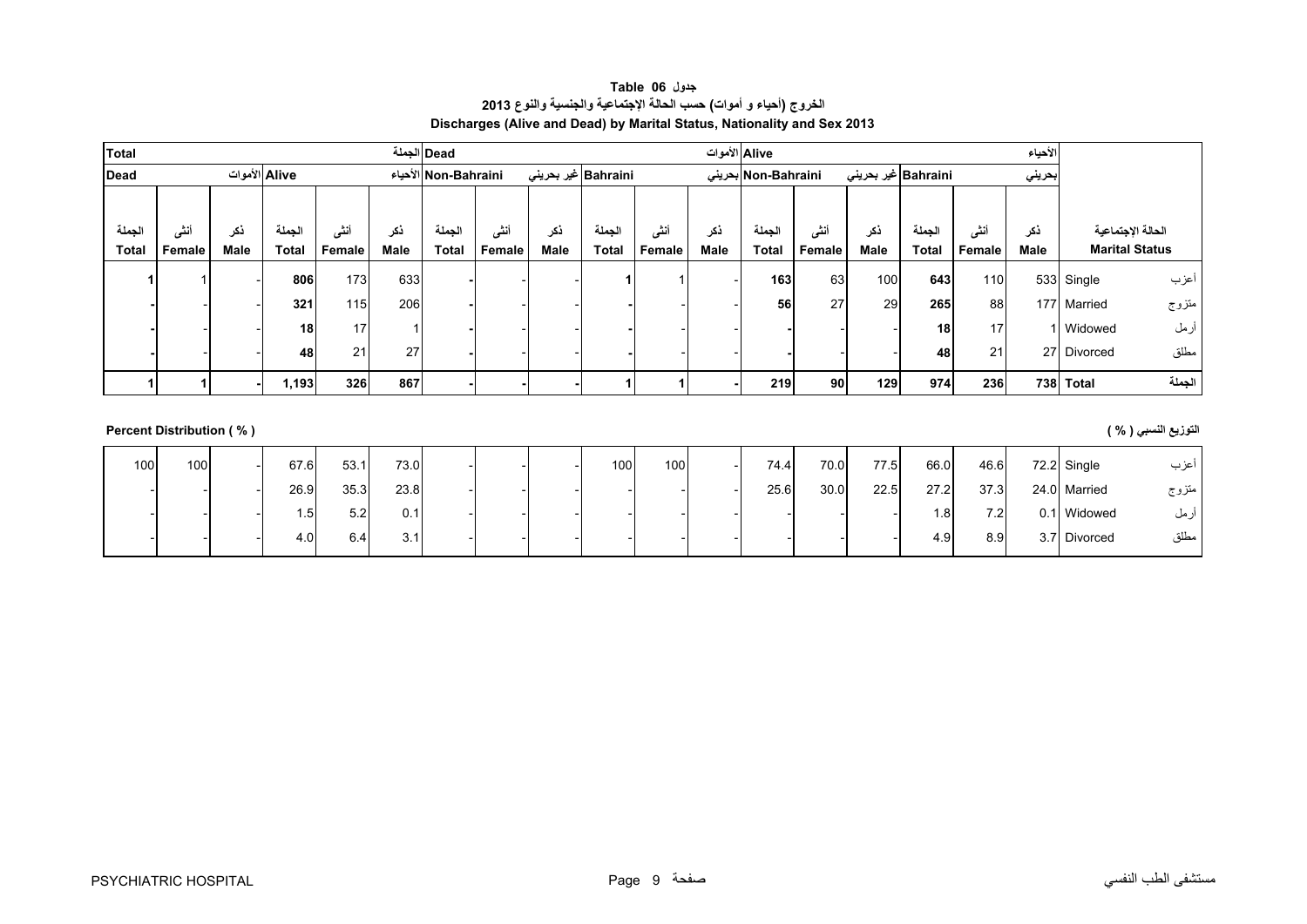# **جدول 07 Table الخروج (أحياء <sup>و</sup> أموات) حسب الجنسية والنوع <sup>2013</sup> Discharges (Alive and Dead) by Nationality and Sex 2013**

<span id="page-8-0"></span>

|                                 | <b>Total</b> |                         |                         | Dead الجملة  |        |             | Alive الأموات           |                  | الأحياء        |                                                |
|---------------------------------|--------------|-------------------------|-------------------------|--------------|--------|-------------|-------------------------|------------------|----------------|------------------------------------------------|
|                                 |              |                         |                         |              |        |             |                         |                  |                |                                                |
|                                 | الجملة       | أنشى                    | ذكر                     | الجملة       | أننسى  | نكر         | الجملة                  | أننى             | نكر            |                                                |
| <b>Nationality</b>              | <b>Total</b> | Female                  | <b>Male</b>             | <b>Total</b> | Female | <b>Male</b> | <b>Total</b>            | Female           | <b>Male</b>    | الجنسية                                        |
| Bahraini                        | 975          | 237                     | 738                     |              |        |             | 974                     | 236              | 738            | بحريني                                         |
| Indian                          | 60           | 14                      | 46                      |              |        |             | 60                      | 14               | 46             | هندي                                           |
| Pakistani                       | 14           | 4                       | 10                      |              |        |             | 14                      | 4                | 10             | باكستاني                                       |
| Other Arab                      | 37           | 16                      | 21                      |              |        |             | 37                      | 16               | 21             | عرب أخرون                                      |
| Bangladeshi                     | 20           | $\overline{\mathbf{c}}$ | $18$                    |              |        |             | 20                      | $\boldsymbol{2}$ | 18             | بنغالي                                         |
| Philipino                       | 13           | 11                      | $\overline{2}$          |              |        |             | 13                      | 11               | $\overline{2}$ | فليبيني                                        |
| Saudi Arabian                   |              |                         | 8                       |              |        |             | 9                       |                  | 8              | سعودي                                          |
| Iranian                         |              |                         | $\overline{\mathbf{c}}$ |              |        |             | $\overline{\mathbf{c}}$ |                  | $\overline{c}$ | إيراني                                         |
| Srilankan                       |              | 7                       | $\overline{\mathbf{c}}$ |              |        |             | 9                       | $\overline{7}$   | $\overline{c}$ | سيلاني                                         |
| Other G.C.C.                    |              |                         | 9                       |              |        |             | 9                       |                  | 9              | الدول الأخرى لمجلس التعاون لدول الخليج العربية |
| <b>Other Asians</b>             | 15           | $\overline{7}$          | 8                       |              |        |             | 15                      | $\overline{7}$   |                | أسيويون أخرون<br>أفريقي (غير عربي)             |
| African (non Arab)              | 27           | 25                      | 2                       |              |        |             | 27                      | 25               |                |                                                |
| American                        |              |                         |                         |              |        |             | 1                       |                  |                | أميركي                                         |
| Others                          | 3            | 3                       |                         |              |        |             | 3                       | 3                |                | أخرى                                           |
| <b>Total</b>                    | 1,194        | 327                     | 867                     |              | 1      |             | 1,193                   | 326              | 867            | الجملة                                         |
| <b>Percent Distribution (%)</b> |              |                         |                         |              |        |             |                         |                  |                | التوزيع النسبي ( % )                           |
| Bahraini                        | 81.7         | 72.5                    | 85.1                    | 100          | 100    |             | 81.6                    | 72.4             | 85.1           | بحريني                                         |
| Indian                          | 5.0          | 4.3                     | 5.3                     |              |        |             | 5.0                     | 4.3              | 5.3            | هندي                                           |
| Pakistani                       | 1.2          | $1.2$                   | $1.2$                   |              |        |             | 1.2                     | 1.2              | 1.2            | باكستانى                                       |
| Other Arab                      | 3.1          | 4.9                     | 2.4                     |              |        |             | 3.1                     | 4.9              | 2.4            | عرب أخرون                                      |
| Bangladeshi                     | 1.7          | 0.6                     | 2.1                     |              |        |             | 1.7                     | 0.6              | 2.1            | بنغالي                                         |
| Philipino                       | 1.1          | 3.4                     | 0.2                     |              |        |             | 1.1                     | 3.4              | 0.2            | فليبيني                                        |
| Saudi Arabian                   | 0.8          | 0.3                     | 0.9                     |              |        |             | 0.8                     | 0.3              | 0.9            | سعودي                                          |
| Iranian                         | 0.2          |                         | 0.2                     |              |        |             | 0.2                     |                  | 0.2            | إيراني                                         |
| Srilankan                       | 0.8          | 2.1                     | $0.2\,$                 |              |        |             | 0.8                     | 2.1              | 0.2            | سيلانى                                         |
| Other G.C.C.                    | 0.8          |                         | 1.0                     |              |        |             | 0.8                     |                  | 1.0            | الدول الأخرى لمجلس النعاون لدول الخليج العربية |
| <b>Other Asians</b>             | 1.3          | 2.1                     | 0.9                     |              |        |             | 1.3                     | 2.1              | 0.9            | أسيويون أخرون                                  |
| African (non Arab)              | 2.3          | 7.6                     | 0.2                     |              |        |             | 2.3                     | 7.7              | 0.2            | .<br>أفريقي (غير عربي)                         |
| American                        | 0.1          |                         | 0.1                     |              |        |             | 0.1                     |                  | 0.1            | أميركي                                         |
| Others                          | 0.3          | 0.9                     |                         |              |        |             | 0.3                     | 0.9              |                | أخرى                                           |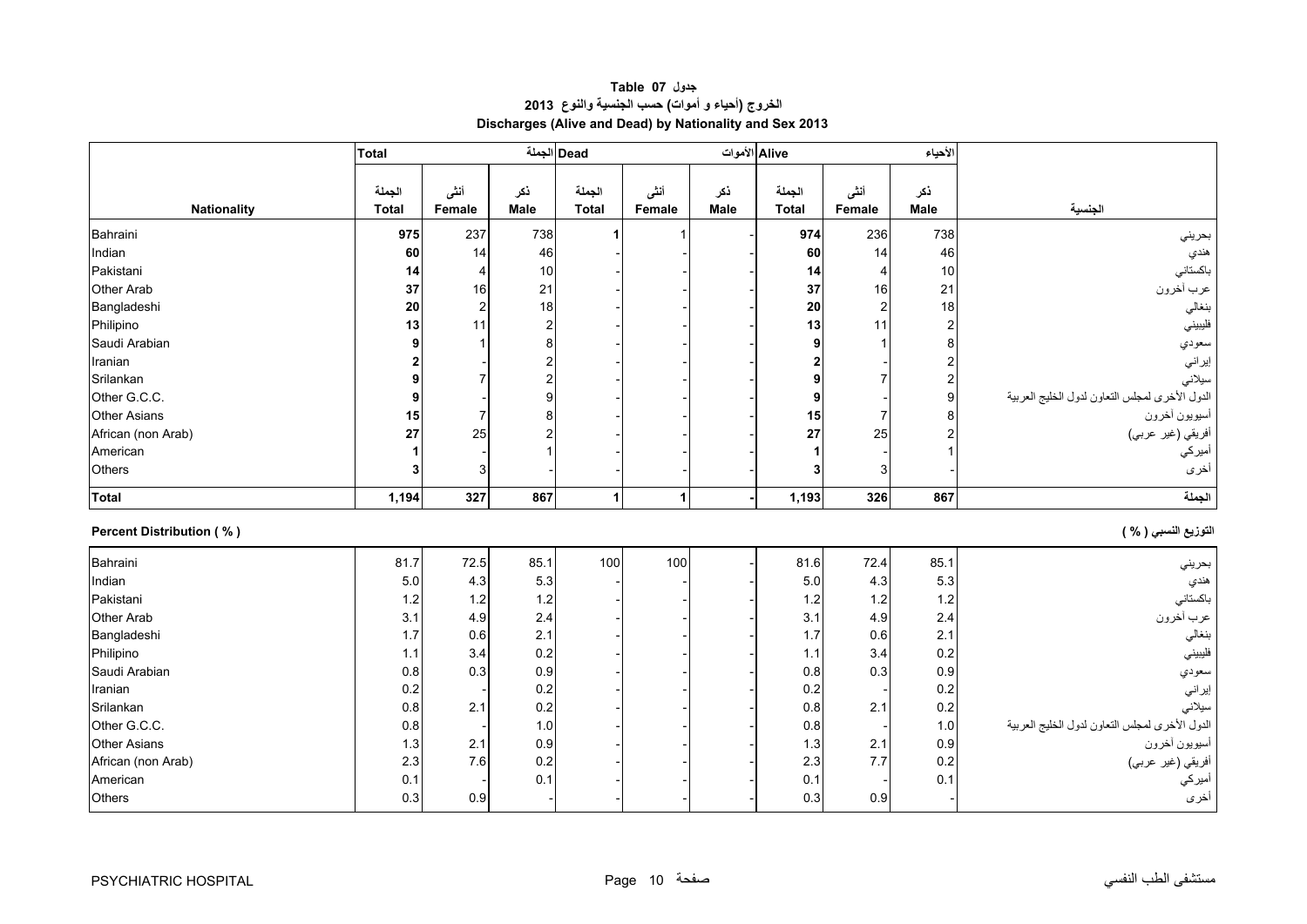<span id="page-9-0"></span>

| الاقامة<br>الطويلة<br><b>Long Term</b><br><b>Rehabilitation</b> | الجملة<br><b>Total</b> | التخلف<br>العقلى<br><b>Mental</b><br><b>Retardation</b> | الطب النفسي<br>لكبار السن<br>Psycho-<br><b>Geriatric</b> | وحدة الكحول<br>والمخدرات<br>Drug &<br><b>Alcohol</b> | الوحدة النفسية<br>للأطفال<br>Child &<br>Adolescent | الطب النفسى<br><b>Psychiatric</b> | الجنسية                           | <b>Nationality</b>   | حالة الخروج<br><b>Discharged Status</b>                    |
|-----------------------------------------------------------------|------------------------|---------------------------------------------------------|----------------------------------------------------------|------------------------------------------------------|----------------------------------------------------|-----------------------------------|-----------------------------------|----------------------|------------------------------------------------------------|
|                                                                 | 862                    | 14                                                      | 70                                                       | 117                                                  | 114                                                |                                   | 547 Bah                           | بحريني               | خروج حي للمنزل                                             |
|                                                                 | 203                    |                                                         |                                                          | 6                                                    | 15                                                 |                                   | 177 Non Bah                       | غير بحريني           | Routine discharge home                                     |
|                                                                 | 92<br>15               |                                                         |                                                          | 45<br>4                                              |                                                    |                                   | 47 Bah<br>10 Non Bah              | بحريني<br>غير بحريني | خروج ضد رغبة الطبيب<br>Left against medical advice         |
|                                                                 |                        |                                                         |                                                          |                                                      |                                                    |                                   | - Bah<br>- Non Bah                | بحرينى<br>غير بحريني | وفاة قبل 48 ساعة<br>Died before 48 hours                   |
|                                                                 | 1                      |                                                         |                                                          |                                                      |                                                    |                                   | 1 Bah<br>- Non Bah                | بحريني<br>غير بحريني | وفاة بعد 48 ساعة<br>Died after 48 hours                    |
|                                                                 | 16                     |                                                         |                                                          |                                                      |                                                    |                                   | 13 Bah<br>- Non Bah               | بحريني<br>غير بحريني | تحويل الى مستشفيات اخر ي<br>Transferred to other hospitals |
|                                                                 | 4<br>1                 |                                                         |                                                          |                                                      |                                                    |                                   | 3 Bah<br>1 Non Bah                | بحريني<br>غير بحريني | غير مبين<br>Udetermined                                    |
|                                                                 | 975<br>219             | 14<br>$\mathbf{0}$                                      | 72<br>5                                                  | 163<br>10                                            | 115<br>16                                          |                                   | 611 Bah<br>غير بحريني Non-Bahإ188 | بحريني               | الجملة<br><b>Total</b>                                     |
|                                                                 | 1,194                  | 14                                                      | 77                                                       | 173                                                  | 131                                                |                                   | 799 Total                         | الجملة               |                                                            |

#### **جدول 08 Table الخروج حسب حالة الخروج والقسم والجنسية <sup>2013</sup> Discharges by Discharged Status, Department and Nationality 2013**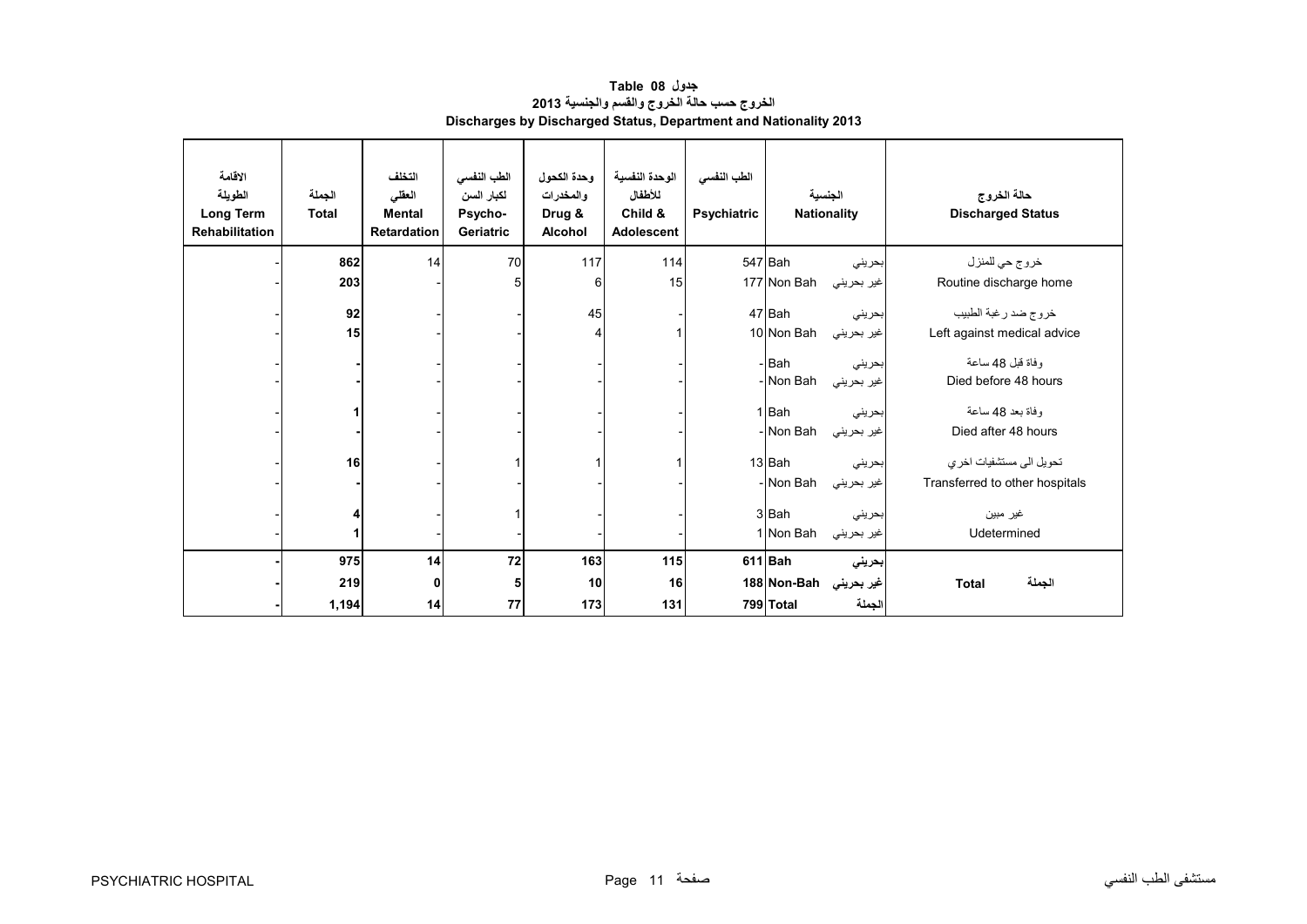<span id="page-10-0"></span>

| <b>Male</b>            |                       |                     |                          |                  | أنكور      | Female                 |                  |                     |                     |                 | اناث       |                                            | الخروج                                              |                                                                                                           |                                       |
|------------------------|-----------------------|---------------------|--------------------------|------------------|------------|------------------------|------------------|---------------------|---------------------|-----------------|------------|--------------------------------------------|-----------------------------------------------------|-----------------------------------------------------------------------------------------------------------|---------------------------------------|
| <b>Age Groups</b>      |                       |                     |                          |                  | فنات العمر | <b>Age Groups</b>      |                  |                     |                     |                 | فنات العمر |                                            | الرعاية                                             |                                                                                                           |                                       |
| الجملة<br><b>Total</b> | $65+$                 | 45-64               | 15-44                    | $1 - 14$         | <1 yrs     | الجملة<br><b>Total</b> | $65+$            | 45-64               | 15-44               | $1 - 14$        | <1 yrs     | الأجمالي<br>العام<br>Grand<br><b>Total</b> | الأقامة<br><b>DISCH</b><br><b>DOC</b><br><b>ALS</b> | التشخيص الرئيسي<br><b>Principal Diagnosis</b>                                                             | رمز<br>لتصنيف<br><b>ICD10</b><br>Code |
| 219<br>12,739<br>58.2  | 12<br>799<br>66.6     | 52<br>3,239<br>62.3 | 155<br>8,701<br>56.1     |                  |            | 79<br>3,523<br>44.6    | 5<br>153<br>30.6 | 25<br>1,250<br>50.0 | 49<br>2,120<br>43.3 |                 |            | 298<br>16,262<br>54.6                      | <b>DISCH</b><br><b>DOC</b><br><b>ALS</b>            | الفصام<br>Schizophrenia                                                                                   | F20                                   |
| 98<br>3,564<br>36.4    | 95<br>47.5            | 30<br>1,238<br>41.3 | 66<br>2,231<br>33.8      |                  |            | 53<br>2,193<br>41.4    | 49<br>490        | 26<br>1,082<br>41.6 | 26<br>1,062<br>40.8 |                 |            | 151<br>5,757<br>38.1                       | <b>DISCH</b><br><b>DOC</b><br><b>ALS</b>            | اضطراب عاطفي (وجداني) ثنائي القطب<br>Bipolar affective disorder                                           | F31                                   |
| 134<br>4,486<br>33.5   | $\overline{2}$<br>2.0 | 30<br>1,092<br>36.4 | 103<br>3,392<br>32.9     |                  |            | 1.0                    |                  |                     | 1.0                 |                 |            | 4,487<br>33.2                              | 135 DISCH<br><b>DOC</b><br><b>ALS</b>               | اضطرابات عقلية وسلوكية بسبب تعاطى الأفيونيات<br>Mental and behavioural disorders<br>due to use of opioids | F11                                   |
| 51<br>770<br>15.1      |                       | 78<br>15.6          | 46<br>692<br>15.0        |                  |            | 48<br>855<br>17.8      |                  | 5<br>116<br>23.2    | 43<br>739<br>17.2   |                 |            | 99<br>1,625<br>16.4                        | <b>DISCH</b><br><b>DOC</b><br><b>ALS</b>            | الأضطرابات الذهانية الحادة والعارضة<br>Acute and transient psychotic disorders                            | F <sub>23</sub>                       |
| 35<br>772<br>22.1      | 2<br>52<br>26.0       | 13<br>384<br>29.5   | 20<br><b>336</b><br>16.8 |                  |            | 38<br>1,400<br>36.8    | 6<br>96<br>16.0  | 22<br>917<br>41.7   | 10<br>387<br>38.7   |                 |            | 73<br>2,172<br>29.8                        | <b>DISCH</b><br><b>DOC</b><br><b>ALS</b>            | حدث إكتئابئ<br>Depressive episode                                                                         | F32                                   |
| 43<br>264<br>6.1       |                       |                     |                          | 43<br>264<br>6.1 |            | 17<br>69<br>4.1        |                  |                     |                     | 17<br>69<br>4.1 |            | 60<br>333<br>5.6                           | <b>DISCH</b><br><b>DOC</b><br><b>ALS</b>            | اضطرابات تنموية في المشاركة الاجتماعية<br>Pervasive developmental disorders                               | F84                                   |
| 49<br>1,451<br>29.6    |                       | 186<br>26.6         | 42<br>1,265<br>30.1      |                  |            | 8<br>160<br>20.0       |                  | 111<br>27.8         | 4<br>49<br>12.3     |                 |            | 57<br>1,611<br>28.3                        | <b>DISCH</b><br><b>DOC</b><br><b>ALS</b>            | رد فعل حاد للإجهاد الحاد واضطرابات الهدوء النفسي<br>Reaction to severe stress, and adjustment disorders   | F43                                   |
| 36<br>2,202<br>61.2    |                       | 1,446<br>289.2      | 27<br>659<br>24.4        | 97<br>24.3       |            | 10<br>709<br>70.9      |                  | 30<br>30.0          | 8<br>676<br>84.5    | 3.0             |            | 46<br>2,911<br>63.3                        | <b>DISCH</b><br><b>DOC</b><br><b>ALS</b>            | التخلف (التأخر ) العقلى الخفيف (البسيط)<br>Mild mental retardation                                        | F70                                   |

ALS : Average Length of Stay

الخروج : المرضى المرخصين من المستشفى Discharges : DISCH الرعاية التي نقاها المرضى DOC : Days of Care (by number of discharges)<br>الإقامة : متوسط مدة الإقامة الرقامة الرعاية التي تلقاها العرضى التي تلقاها العرضى التي تلقاها العرضى التي تلقا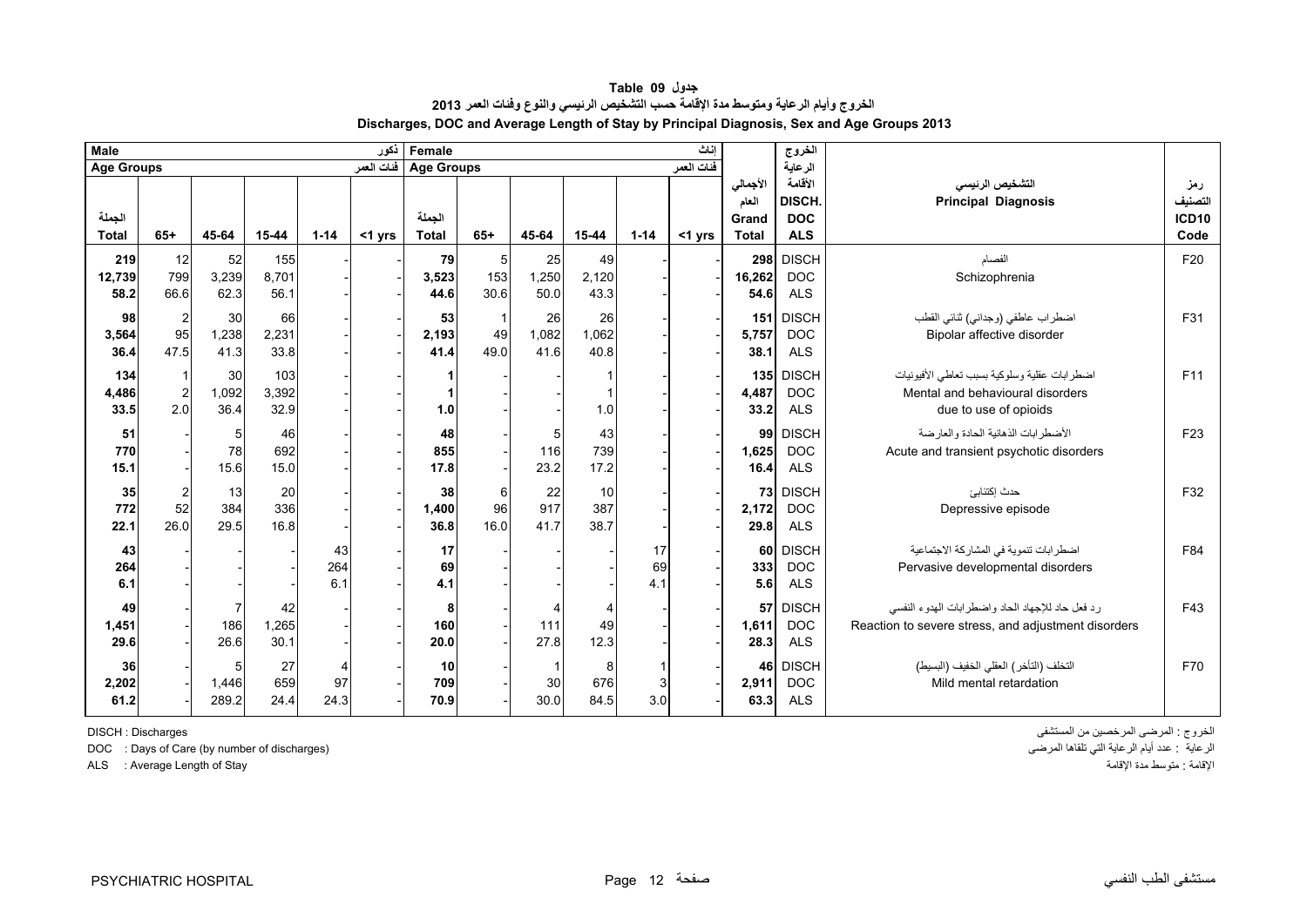#### **Discharges, DOC and Average Length of Stay by Principal Diagnosis, Sex and Age Groups 2013 (Cont'd) Table 09 جدول ) تابع( الخروج وأيام الرعاية ومتوسط مدة اإلقامة حسب التشخيص الرئيسي والنوع وفئات العمر <sup>2013</sup>**

| <b>Male</b><br>انكور   |                                   |                                       |                               |                   |            | إناث<br>Female                 |       |                                         |                                |             |            |                                            | الخروج                                              |                                                                                                                                                                                             |                                        |
|------------------------|-----------------------------------|---------------------------------------|-------------------------------|-------------------|------------|--------------------------------|-------|-----------------------------------------|--------------------------------|-------------|------------|--------------------------------------------|-----------------------------------------------------|---------------------------------------------------------------------------------------------------------------------------------------------------------------------------------------------|----------------------------------------|
| <b>Age Groups</b>      |                                   |                                       |                               |                   | فنات العمر | <b>Age Groups</b>              |       |                                         |                                |             | فنات العمر |                                            | الرعاية                                             |                                                                                                                                                                                             |                                        |
| الجملة<br><b>Total</b> | $65+$                             | 45-64                                 | 15-44                         | $1 - 14$          | $<$ 1 yrs  | الجملة<br><b>Total</b>         | $65+$ | 45-64                                   | $15 - 44$                      | $1 - 14$    | $<$ 1 yrs  | الأجمالي<br>العام<br>Grand<br><b>Total</b> | الأقامة<br><b>DISCH</b><br><b>DOC</b><br><b>ALS</b> | التشخيص الرئيسى<br><b>Principal Diagnosis</b>                                                                                                                                               | رمز<br>التصنيف<br><b>ICD10</b><br>Code |
| 27<br>950<br>35.2      |                                   | 5<br>114<br>22.8                      | 21<br>835<br>39.8             | 1.0               |            | 8<br>325<br>40.6               |       | 0<br>$\Omega$<br>0.0                    | 8<br>325<br>40.6               |             |            | 35<br>1,275<br>36.4                        | <b>DISCH</b><br><b>DOC</b><br><b>ALS</b>            | الاضطرابات الفصامية العاطفية (الوجدانية)<br>Schizoaffective disorders                                                                                                                       | F <sub>25</sub>                        |
| 24<br>480<br>20.0      |                                   | $\overline{\mathbf{c}}$<br>33<br>16.5 | 22<br>447<br>20.3             |                   |            | 8<br>188<br>23.5               |       | $\overline{1}$<br>37<br>37.0            | $\overline{7}$<br>151<br>21.6  |             |            | 32<br>668<br>20.9                          | <b>DISCH</b><br><b>DOC</b><br><b>ALS</b>            | نائية هوسية - حدث جنوني<br>Manic episode                                                                                                                                                    | F30                                    |
| 15<br>679<br>45.3      | 3<br>244<br>81.3                  | 5<br>277<br>55.4                      | $\overline{7}$<br>158<br>22.6 |                   |            | 9<br>159<br>17.7               |       | 3<br>55<br>18.3                         | 6<br>104<br>17.3               |             |            | 24<br>838<br>34.9                          | <b>DISCH</b><br><b>DOC</b><br><b>ALS</b>            | اضطراب اكتئابي راجع (متكرر)<br>Recurrent depressive disorder                                                                                                                                | F33                                    |
| 18<br>862<br>47.9      |                                   |                                       |                               | 18<br>862<br>47.9 |            | 4<br>185<br>46.3               |       |                                         |                                | 185<br>46.3 |            | 22<br>1,047<br>47.6                        | <b>DISCH</b><br><b>DOC</b><br><b>ALS</b>            | اضطرابات مفرطة الحراك (فرط النشاط الحركي)<br>Hyperkinetic disorders                                                                                                                         | F90                                    |
| 16<br>616<br>38.5      | $\overline{0}$<br>$\Omega$<br>0.0 | $\overline{7}$<br>100<br>14           | 9<br>516<br>57                |                   |            | -1<br>11<br>11.0               |       | 11<br>11.0                              |                                |             |            | 17<br>627<br>36.9                          | <b>DISCH</b><br><b>DOC</b><br><b>ALS</b>            | اضطرابات عقلية وسلوكية بسبب تعاطى الكحول<br>Mental and behavioural disorders<br>due to use of alcohol                                                                                       | F10                                    |
| 16<br>464<br>29.0      |                                   | $\overline{c}$<br>60<br>30.0          | 14<br>404<br>28.9             |                   |            | -1<br>16<br>16.0               |       |                                         | 16<br>16.0                     |             |            | 17<br>480<br>28.2                          | <b>DISCH</b><br><b>DOC</b><br><b>ALS</b>            | اضطرابات عقلية وسلوكية بسبب نعاطى عقاقير متعددة أو تعاطى<br>مواد أخرى مؤثر ة نفسيا<br>Mental and behavioural disorders due to multiple drug<br>use and use of other psychoactive substances | F <sub>19</sub>                        |
| 7<br>1,266<br>180.9    |                                   | $\overline{\mathbf{1}}$<br>58<br>58.0 | 5<br>1,192<br>238.4           | 16.0<br>16.0      |            | 5<br>204<br>40.8               |       | $\overline{\mathbf{c}}$<br>28.0<br>14.0 | 3<br>176.0<br>58.7             |             |            | 12<br>1,470<br>122.5                       | <b>DISCH</b><br>$\mathsf{DOC}$<br><b>ALS</b>        | التخلف العقلى الشديد<br>Severe mental retardation                                                                                                                                           | F72                                    |
| 9<br>200<br>22.2       |                                   | $\overline{c}$<br>33<br>16.5          | -7<br>167<br>23.9             |                   |            | $\overline{2}$<br>230<br>115.0 |       |                                         | $\overline{2}$<br>230<br>115.0 |             |            | 11<br>430<br>39.1                          | <b>DISCH</b><br><b>DOC</b><br><b>ALS</b>            | التخلف (التأخر) العقلي المتوسط (المعتدل)<br>Moderate mental retardation                                                                                                                     | F71                                    |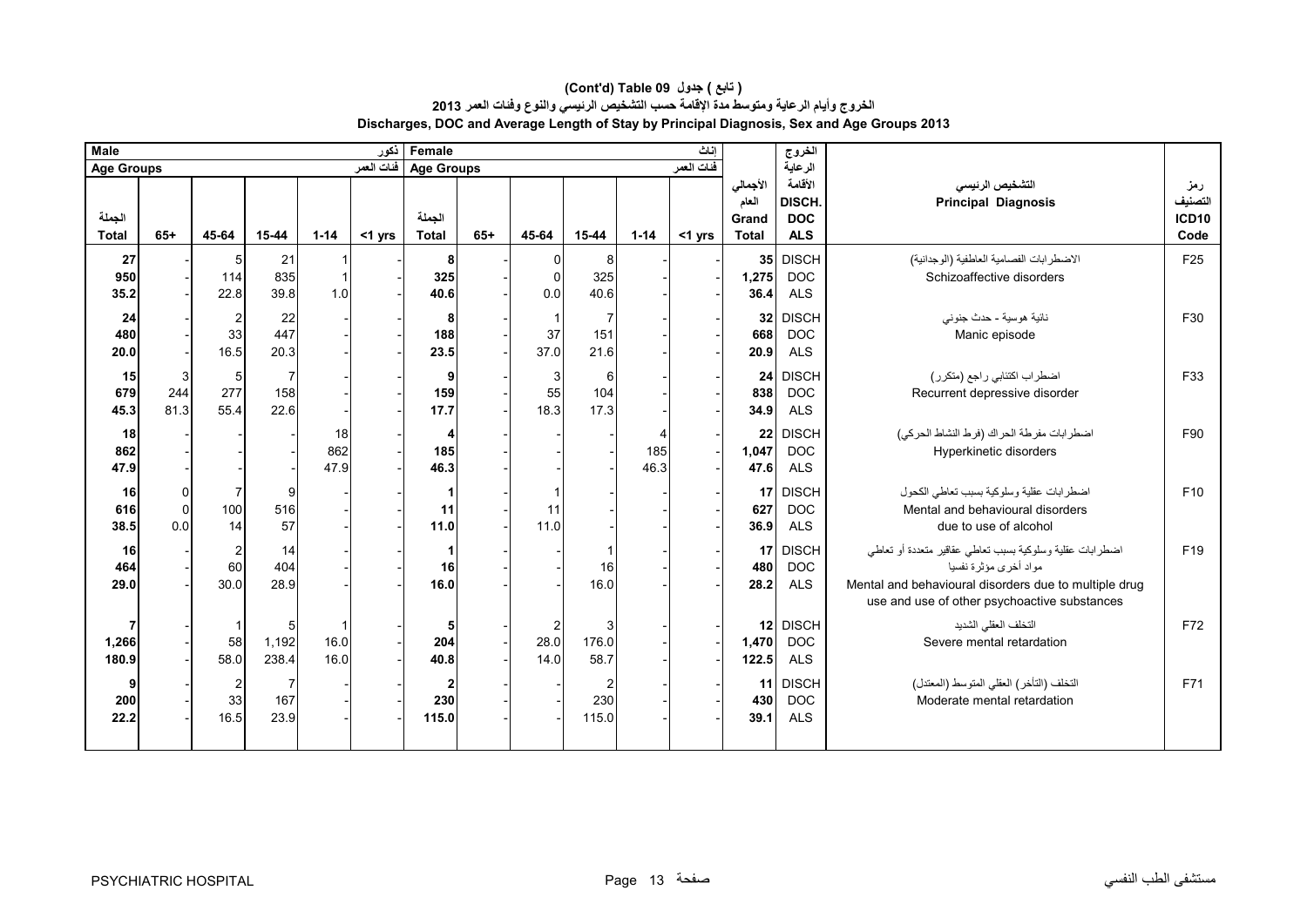| <b>Male</b>                           |       |                              |                              |                     | نكور       | Female<br>اناث         |       |                  |                              |                  |            |                                            | الخروج                                        |                                                                                                                |                                        |
|---------------------------------------|-------|------------------------------|------------------------------|---------------------|------------|------------------------|-------|------------------|------------------------------|------------------|------------|--------------------------------------------|-----------------------------------------------|----------------------------------------------------------------------------------------------------------------|----------------------------------------|
| <b>Age Groups</b>                     |       |                              |                              |                     | فئات العمر | <b>Age Groups</b>      |       |                  |                              |                  | فئات العمر |                                            | الرعاية                                       |                                                                                                                |                                        |
| الجملة<br><b>Total</b>                | $65+$ | 45-64                        | $15 - 44$                    | $1 - 14$            | <1 yrs     | الجملة<br><b>Total</b> | $65+$ | 45-64            | 15-44                        | $1 - 14$         | $<$ 1 yrs  | الأجمالى<br>العام<br>Grand<br><b>Total</b> | الأقامة<br>DISCH.<br><b>DOC</b><br><b>ALS</b> | التشخيص الرئيسى<br><b>Principal Diagnosis</b>                                                                  | رمز<br>التصنيف<br><b>ICD10</b><br>Code |
| 8<br>335<br>41.9                      |       |                              |                              | 8<br>335<br>41.9    |            | 1<br>7<br>7.0          |       |                  |                              | 7.0              |            | 9<br>342<br>38.0                           | <b>DISCH</b><br><b>DOC</b><br><b>ALS</b>      | اضطرابات نوعية في نماء (تطور) الكلام واللغة<br>Specific developmental disorders of speech<br>and language      | F80                                    |
| 4<br>1,054<br>263.5                   |       |                              |                              | 4.0<br>1,054<br>264 |            | 5<br>163<br>32.6       |       |                  |                              | 5<br>163<br>32.6 |            | 9<br>1,217<br>135.2                        | <b>DISCH</b><br><b>DOC</b><br><b>ALS</b>      | اضطرابات افية (انفعالية) دون بداية خاصة بمرحلة الطفولة<br>Emotional disorders with onset specific to childhood | F93                                    |
| 5<br>223<br>44.6                      |       | 3<br>158<br>52.7             | $\overline{c}$<br>65<br>32.5 |                     |            | 3<br>37<br>12.3        |       | 26<br>26.0       | $\overline{c}$<br>11<br>5.5  |                  |            | 8<br>260<br>32.5                           | <b>DISCH</b><br><b>DOC</b><br><b>ALS</b>      | اضطراب وسواسي قهري (قسري)<br>Obsessive-compulsive disorder                                                     | F42                                    |
| $\overline{\mathbf{2}}$<br>88<br>44.0 |       | $\overline{2}$<br>88<br>44.0 |                              |                     |            | 4<br>129<br>32.3       |       | 3<br>106<br>35.3 | $\mathbf{1}$<br>23<br>23.0   |                  |            | 6<br>217<br>36.2                           | <b>DISCH</b><br><b>DOC</b><br><b>ALS</b>      | الاضطر ابات التو همية الباقية (العنيدة)<br>Persistent delusional disorders                                     | F <sub>22</sub>                        |
| 4<br>68<br>17.0                       |       |                              | 3.0<br>45<br>15.0            | 23<br>23.0          |            | 1<br>30<br>30.0        |       |                  | 1.0<br>30<br>30.0            |                  |            | 5<br>98<br>19.6                            | <b>DISCH</b><br><b>DOC</b><br><b>ALS</b>      | اضطر ابات ذات قلق خوافي (خوف مرضي)<br>Phobic anxiety disorders                                                 | F40                                    |
| 5<br>39<br>7.8                        |       | 3<br>16<br>5.3               | 14<br>14.0                   | 9<br>9.0            |            |                        |       |                  |                              |                  |            | 5<br>39<br>7.8                             | <b>DISCH</b><br><b>DOC</b><br><b>ALS</b>      | الأضطرابات القلقية الأخرى<br>Other anxiety disorders                                                           | F41                                    |
|                                       |       |                              |                              |                     |            | 5<br>96<br>19.2        |       |                  | 5<br>96<br>19.2              |                  |            | 5 <sub>5</sub><br>96<br>19.2               | <b>DISCH</b><br><b>DOC</b><br><b>ALS</b>      | اضطر ابات نو عية للشخصية<br>Specific personality disorders                                                     | F60                                    |
|                                       |       |                              |                              |                     |            | 4<br>90<br>22.5        |       |                  | $\overline{4}$<br>90<br>22.5 |                  |            | 4<br>90<br>22.5                            | <b>DISCH</b><br><b>DOC</b><br><b>ALS</b>      | اضطرابات مختلطة للشخصية وغيرها من اضطرابات الشخصية<br>Mixed and other personality disorders                    | F61                                    |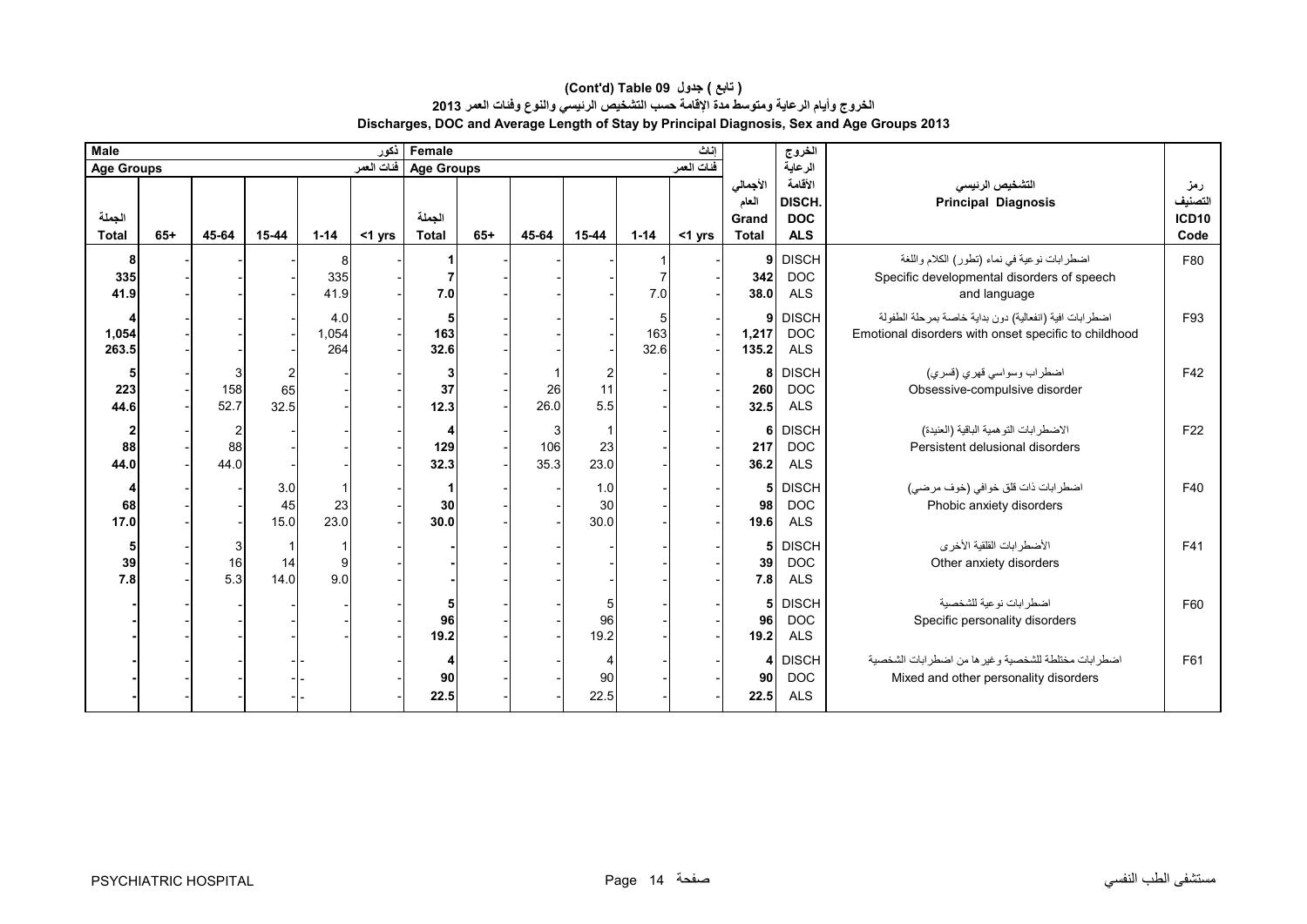| Male              |       |         |       |              | نكور       | اناث<br>Female    |       |       |       |            |            |                | الغروج                   |                                                               |              |
|-------------------|-------|---------|-------|--------------|------------|-------------------|-------|-------|-------|------------|------------|----------------|--------------------------|---------------------------------------------------------------|--------------|
| <b>Age Groups</b> |       |         |       |              | فئات العمر | <b>Age Groups</b> |       |       |       |            | فنات العمر |                | الرعاية                  |                                                               |              |
|                   |       |         |       |              |            |                   |       |       |       |            |            | الأجمالي       | الأقامة                  | التشخيص الرئيسى                                               | رمز          |
|                   |       |         |       |              |            |                   |       |       |       |            |            | العام          | DISCH.                   | <b>Principal Diagnosis</b>                                    | التصنيف      |
| الجملة            |       |         |       |              |            | الجملة            |       |       |       |            |            | Grand          | <b>DOC</b>               |                                                               | <b>ICD10</b> |
| <b>Total</b>      | $65+$ | 45-64   | 15-44 | $1 - 14$     | <1 yrs     | <b>Total</b>      | $65+$ | 45-64 | 15-44 | $1 - 14$   | $<$ 1 yrs  | <b>Total</b>   | <b>ALS</b>               |                                                               | Code         |
|                   |       |         |       |              |            | $\mathbf{2}$      |       |       |       |            |            |                | 3 DISCH                  | خرف (خبل) الز هايمر ) الخرف الكهلي                            | F00          |
|                   |       |         |       |              |            | 32                | 32    |       |       |            |            | 33             | <b>DOC</b>               | Dementia in Alzheimer's disease                               |              |
| 1.0               | 1.0   |         |       |              |            | 16.0              | 16.0  |       |       |            |            | 11.0           | <b>ALS</b>               |                                                               |              |
|                   |       | 1.0     |       |              |            | $\mathbf{2}$      |       |       |       |            |            |                | 3 DISCH                  | الخرف (الخبل) الوعائي                                         | F01          |
| 1,353             |       | 1,353.0 |       |              |            | 58                | 58.0  |       |       |            |            | 1,411          | <b>DOC</b>               | Vascular dementia                                             |              |
| 1,353.0           |       | 1,353.0 |       |              |            | 29.0              | 29.0  |       |       |            |            | 470.3          | <b>ALS</b>               |                                                               |              |
|                   |       |         |       |              |            |                   |       |       |       |            |            | 3              | <b>DISCH</b>             | اضطرابات عقلية أخرى نتيجة تلف (تخرب) أو اختلال                | F06          |
| 41                | 36    |         |       |              |            | 28                |       | 28    |       |            |            | 69             | <b>DOC</b>               | وظيفي بالدماغ (المخ) أو أمراض جسدية                           |              |
| 20.5              | 36.0  |         | 5.0   |              |            | 28.0              |       | 28.0  |       |            |            | 23.0           | <b>ALS</b>               | Other mental disorders due to brain damage                    |              |
| 3                 |       |         |       |              |            |                   |       |       |       |            |            | 3              | <b>DISCH</b>             | اضطرابات شخصية وسلوكية نتيجة مرض أو تلف أو اختلال وظيفي بالمخ |              |
| 89                |       | 63      | 26    |              |            |                   |       |       |       |            |            | 89             | <b>DOC</b>               | Personality and behavioural disorders                         | F07          |
| 29.7              |       | 31.5    | 26.0  |              |            |                   |       |       |       |            |            | 29.7           | <b>ALS</b>               | due to brain disease, damage and dysfunction                  |              |
| $\overline{2}$    |       |         |       |              |            |                   |       |       |       |            |            | 3              | <b>DISCH</b>             | اضطر اب فصامى النمط                                           |              |
| 45                |       |         | 45    |              |            | 11                |       | 11    |       |            |            | 56             | <b>DOC</b>               | Schizotypal disorder                                          | F21          |
| 22.5              |       |         | 22.5  |              |            | 11.0              |       | 11.0  |       |            |            | 18.7           | <b>ALS</b>               |                                                               |              |
| 3                 |       |         |       |              |            |                   |       |       |       |            |            | 3 <sup>1</sup> | <b>DISCH</b>             | اضطر ابات ذهانية غير عضوية أخر ي                              |              |
| 49                |       |         | 49    |              |            |                   |       |       |       |            |            | 49             | <b>DOC</b>               | Other nonorganic psychotic disorders                          | F28          |
| 16.3              |       |         | 16.3  |              |            |                   |       |       |       |            |            | $16.3$         | <b>ALS</b>               |                                                               |              |
| 3                 |       |         |       |              |            |                   |       |       |       |            |            | 3 <sup>1</sup> | <b>DISCH</b>             | اضطرابات نوعية مختلطة في النماء                               |              |
| 13                |       |         |       | 13           |            |                   |       |       |       |            |            | 13             | <b>DOC</b>               | Mixed specific developmental disorders                        | F83          |
| 4.3               |       |         |       | 4.3          |            |                   |       |       |       |            |            | 4.3            | <b>ALS</b>               |                                                               |              |
|                   |       |         |       |              |            |                   |       |       |       |            |            |                | 3 DISCH                  | اضطر ابات التصر ف                                             |              |
| 201<br>100.5      |       |         |       | 201<br>100.5 |            | 22<br>22.0        |       |       |       | 22<br>22.0 |            | 223<br>74.3    | <b>DOC</b><br><b>ALS</b> | Conduct disorders                                             | F91          |
|                   |       |         |       |              |            |                   |       |       |       |            |            |                |                          |                                                               |              |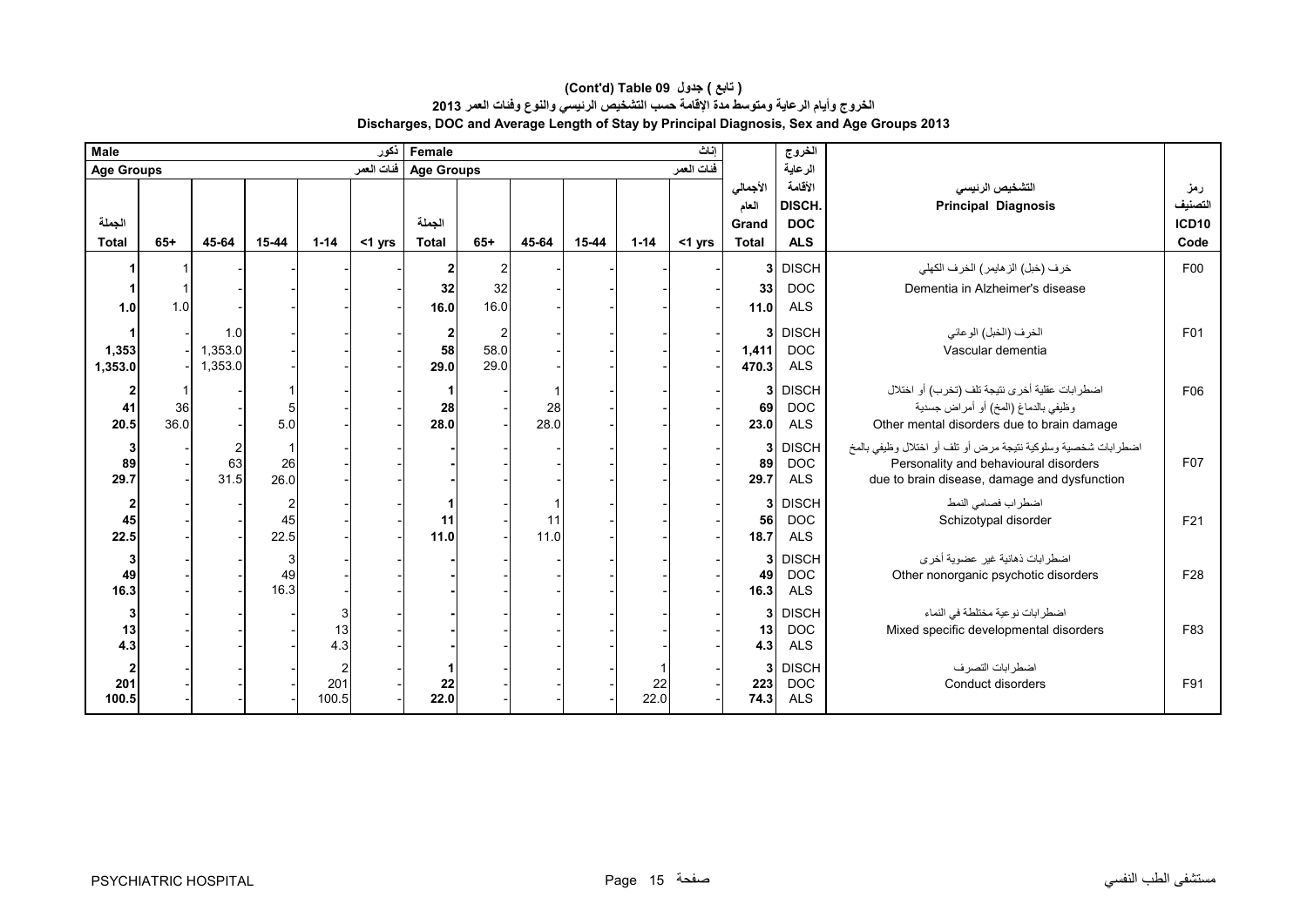| Male<br>ذكور           |              |            |             |            |           | اناث<br>Female         |       |       |            |          |            |                                            | الخروج                                        |                                                                                                                                                                                                     |                                        |
|------------------------|--------------|------------|-------------|------------|-----------|------------------------|-------|-------|------------|----------|------------|--------------------------------------------|-----------------------------------------------|-----------------------------------------------------------------------------------------------------------------------------------------------------------------------------------------------------|----------------------------------------|
| <b>Age Groups</b>      |              |            |             |            |           | Age Groups فَنات العمر |       |       |            |          | فنات العمر |                                            | الرعاية                                       |                                                                                                                                                                                                     |                                        |
| الجملة<br><b>Total</b> | $65+$        | 45-64      | $15 - 44$   | $1 - 14$   | $<$ 1 yrs | الجملة<br><b>Total</b> | $65+$ | 45-64 | $15 - 44$  | $1 - 14$ | $<$ 1 yrs  | الأجمالي<br>العام<br>Grand<br><b>Total</b> | الأقامة<br>DISCH.<br><b>DOC</b><br><b>ALS</b> | التشخيص الرئيسى<br><b>Principal Diagnosis</b>                                                                                                                                                       | رمز<br>التصنيف<br><b>ICD10</b><br>Code |
| 2<br>62<br>31.0        |              | 30<br>30.0 | 32<br>32.0  |            |           |                        |       |       |            |          |            | 2 <sub>1</sub><br>62<br>31.0               | <b>DISCH</b><br><b>DOC</b><br><b>ALS</b>      | اضطر ابات عقلية وسلوكية بسبب تعاطى الكوكائين أو المنومة<br>Mental and behavioural disorders<br>due to use of cocaine                                                                                | F14                                    |
| 2<br>150<br>75.0       |              |            | 150<br>75.0 |            |           |                        |       |       |            |          |            | 150<br>75.0                                | 2 DISCH<br><b>DOC</b><br><b>ALS</b>           | اضطرابات عقلية وسلوكية بسبب تعاطى المنبهات<br>الأخر ي بما في ذلك الكافيين<br>Mental and behavioural disorders due<br>to use of other stimulants, including caffeine                                 | F <sub>15</sub>                        |
| 12<br>6.0              |              |            | 12<br>6.0   |            |           |                        |       |       |            |          |            | 12<br>6.0                                  | 2 DISCH<br><b>DOC</b><br><b>ALS</b>           | سوءِ استخدام المواد التي تؤدي إلى ادمان<br>Abuse of non-dependence-producing substances                                                                                                             | F <sub>55</sub>                        |
| 31<br>31.0             |              |            |             | 31<br>31.0 |           | 8.0                    |       |       |            |          |            | $\mathbf{2}$<br>39<br>19.5                 | <b>DISCH</b><br><b>DOC</b><br><b>ALS</b>      | الاضطرابات السلوكية والعاطفية الأخرى ذات بداية تحدث غالبأ<br>في مرحلة الطفولة أو المراهقة<br>Other behavioural and emotional disorders with onset<br>usually occurring in childhood and adolescence | F98                                    |
| 125<br>125.0           | 125<br>125.0 |            |             |            |           |                        |       |       |            |          |            | 1<br>125<br>125.0                          | <b>DISCH</b><br><b>DOC</b><br><b>ALS</b>      | الخرف (الخبل) اختلال العقل المصاحب لأمر اض أخرى<br>مصنفة في أقسام أخر ي من التصنيف<br>Dementia in other diseases classified elsewhere                                                               | F <sub>02</sub>                        |
| 47<br>47.0             |              |            | 47<br>47.0  |            |           |                        |       |       |            |          |            | 47<br>47.0                                 | <b>DISCH</b><br><b>DOC</b><br><b>ALS</b>      | اضطر ابات عقلية وسلوكية بسبب تعاطى الكانابينويدات<br>Mental and behavioural disorders<br>due to use of cannabinoids                                                                                 | F <sub>12</sub>                        |
| 30<br>30.0             |              |            | 30<br>30.0  |            |           |                        |       |       |            |          |            | 1<br>30 <sup>1</sup><br>30.0               | <b>DISCH</b><br><b>DOC</b><br><b>ALS</b>      | اضطرابات عقلية وسلوكية بسبب المذيبات الطيارة<br>Mental and behavioural disorders<br>due to use of volatile solvents                                                                                 | F <sub>18</sub>                        |
|                        |              |            |             |            |           | 18<br>18.0             |       |       | 18<br>18.0 |          |            | 18 <sup>1</sup><br>18.0                    | <b>DISCH</b><br><b>DOC</b><br><b>ALS</b>      | الاضطر ابات التو همية المحدثة (المحر ضة)<br>Induced delusional disorder                                                                                                                             | F <sub>24</sub>                        |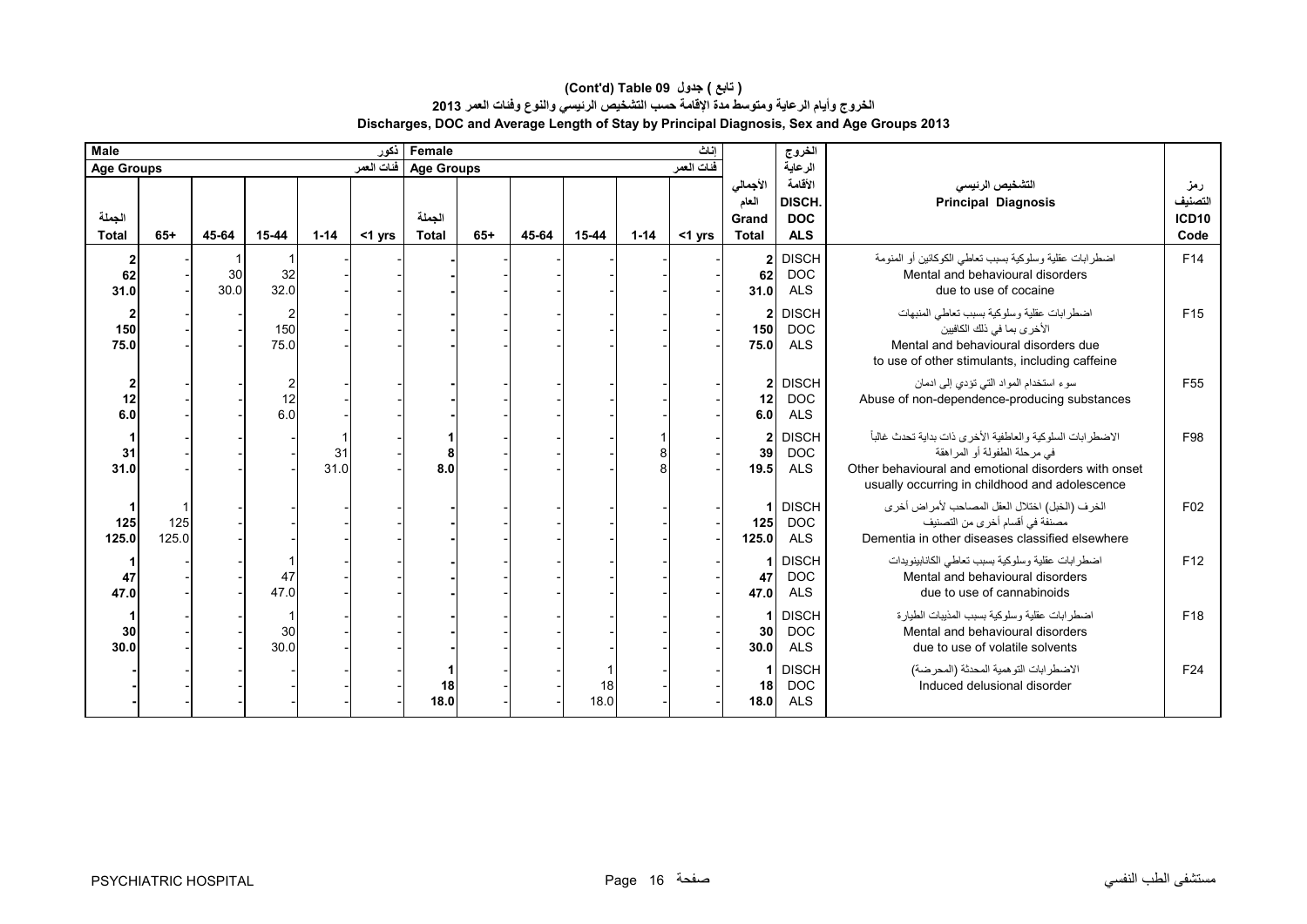| نكور<br>إناث<br><b>Male</b><br>Female |                                                                    |        |        |          |           |              |                |       |         |                 | الخروج    |              |              |                                                                   |                   |
|---------------------------------------|--------------------------------------------------------------------|--------|--------|----------|-----------|--------------|----------------|-------|---------|-----------------|-----------|--------------|--------------|-------------------------------------------------------------------|-------------------|
|                                       | فنات العمر<br>فئات العمر<br><b>Age Groups</b><br><b>Age Groups</b> |        |        |          |           |              |                |       | الرعاية |                 |           |              |              |                                                                   |                   |
|                                       |                                                                    |        |        |          |           |              |                |       |         |                 |           | الأجمالي     | الأقامة      | التشخيص الرئيسى                                                   | رمز               |
|                                       |                                                                    |        |        |          |           |              |                |       |         |                 |           | العام        | DISCH.       | <b>Principal Diagnosis</b>                                        | التصنيف           |
| الجملة                                |                                                                    |        |        |          |           | الجملة       |                |       |         |                 |           | Grand        | <b>DOC</b>   |                                                                   | ICD <sub>10</sub> |
| <b>Total</b>                          | $65+$                                                              | 45-64  | 15-44  | $1 - 14$ | $<$ 1 yrs | <b>Total</b> | $65+$          | 45-64 | 15-44   | $1 - 14$        | $<$ 1 yrs | <b>Total</b> | <b>ALS</b>   |                                                                   | Code              |
|                                       |                                                                    |        |        |          |           |              |                |       |         |                 |           |              | <b>DISCH</b> | اضطرابات الأداء الاجتماعي ذات بداية خاصة بمرحلة الطفولة والمراهقة | F94               |
| 85                                    |                                                                    |        |        | 85       |           |              |                |       |         |                 |           | 85           | <b>DOC</b>   | Disorders of social functioning with onset                        |                   |
| 85.0                                  |                                                                    |        |        | 85.0     |           |              |                |       |         |                 |           | 85.0         | <b>ALS</b>   | specific to childhood and adolescence                             |                   |
|                                       |                                                                    |        |        |          |           |              |                |       |         |                 |           |              |              |                                                                   |                   |
|                                       |                                                                    |        |        |          |           |              |                |       |         |                 |           |              | <b>DISCH</b> | اضطراب عقلي ، دون تحديد أخر                                       | F99               |
|                                       |                                                                    |        |        |          |           |              |                |       |         |                 |           |              | <b>DOC</b>   | Mental disorder, not otherwise specified                          |                   |
| 1.0                                   |                                                                    |        |        |          |           |              |                |       |         |                 |           | 1.0          | <b>ALS</b>   |                                                                   |                   |
|                                       |                                                                    |        |        |          |           |              |                |       |         |                 |           |              |              |                                                                   |                   |
| 11                                    |                                                                    |        |        |          |           | 3            | $\overline{2}$ |       |         |                 |           |              | 14 DISCH     | غير محدد                                                          |                   |
| 486                                   |                                                                    |        | 325    | 161      |           | ${\bf 20}$   | 17             |       | 3.0     |                 |           | 506          | <b>DOC</b>   | Undetermined                                                      |                   |
| 44.2                                  |                                                                    |        | 46     | 40       |           | 6.7          | 9              |       | 3.0     |                 |           | 36.1         | <b>ALS</b>   |                                                                   |                   |
|                                       |                                                                    |        |        |          |           |              |                |       |         |                 |           |              |              |                                                                   |                   |
| 867                                   | 23                                                                 | 179    | 573    | 92       |           | 327          | 18             | 96    | 183     | 30 <sub>1</sub> |           |              | 1,194 DISCH  |                                                                   |                   |
| 36,443                                | 1,354                                                              | 10,067 | 21,870 | 3,152    |           | 10,977       | 405            | 3,808 | 6,307   | 457             |           | 47,420       | <b>DOC</b>   | الجملة<br>Total                                                   |                   |
| 42.0                                  | 58.9                                                               | 56.2   | 38.2   | 34.3     |           | 33.6         | 22.5           | 39.7  | 34.5    | 15.2            |           | 39.7         | <b>ALS</b>   |                                                                   |                   |
|                                       |                                                                    |        |        |          |           |              |                |       |         |                 |           |              |              |                                                                   |                   |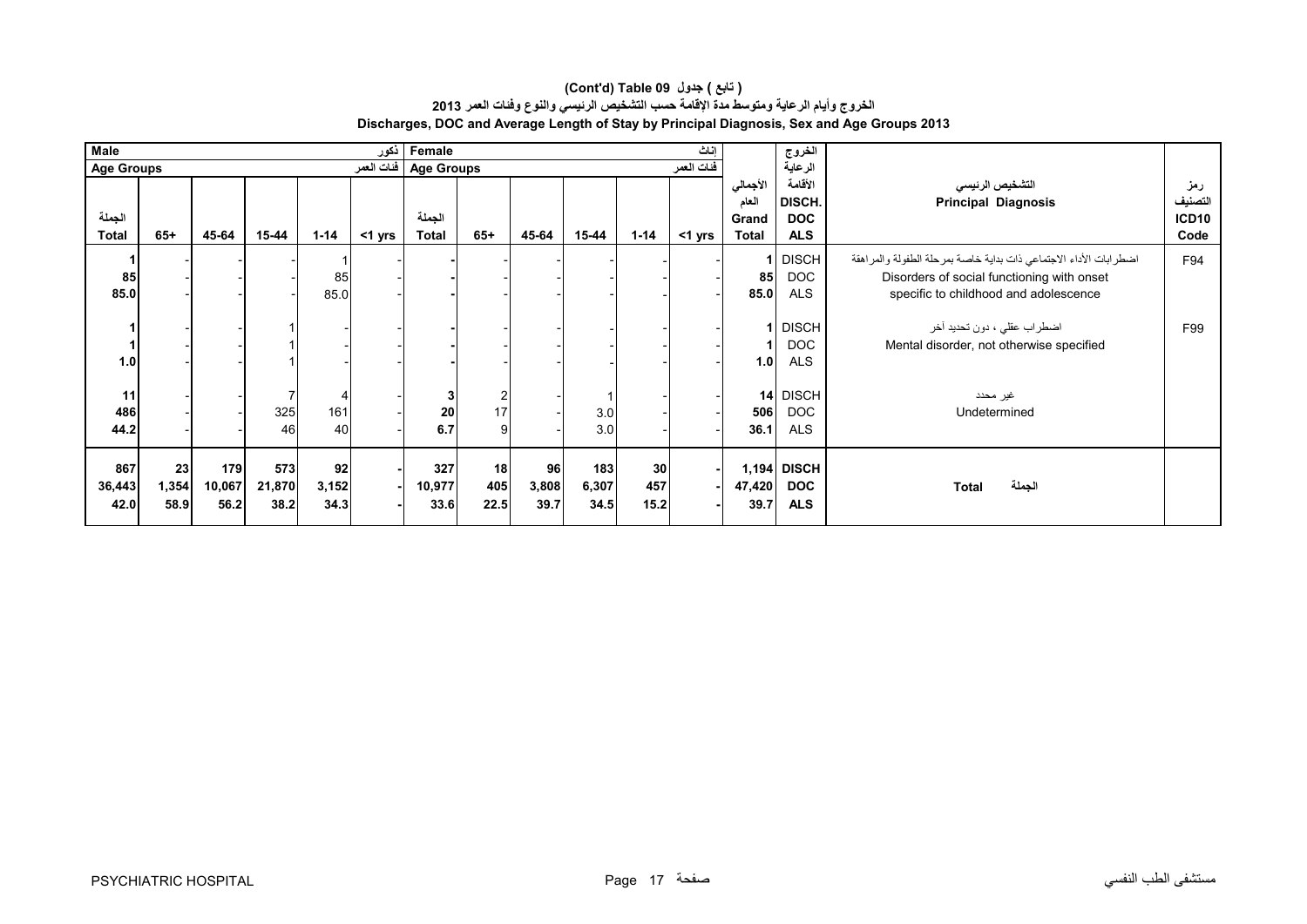**رسم بياني 02 Figure الخروج حسب أعلى عشرة تشخيصات رئيسية <sup>2013</sup> Discharges by The Ten Leading Diagnosis 2013**

<span id="page-16-0"></span>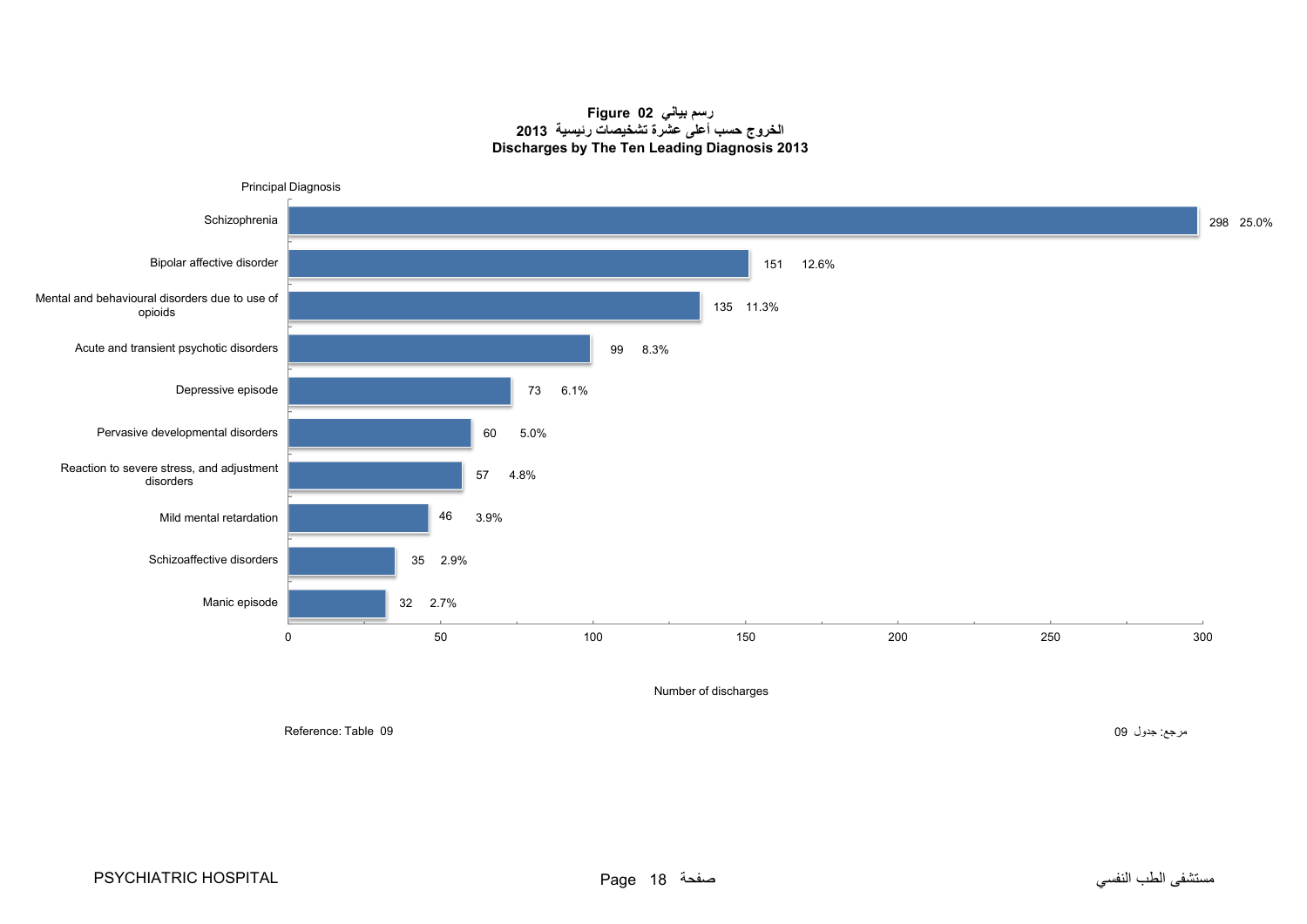<span id="page-17-0"></span>

|                            | <b>Total</b> |        | الجملة      | Non-Bahraini |        | غیر بحرینی  | <b>Bahraini</b> |        | بحريني      |                                         |
|----------------------------|--------------|--------|-------------|--------------|--------|-------------|-----------------|--------|-------------|-----------------------------------------|
|                            | الجملة       | أنشى   | ذكر         | الجملة       | أنشى   | ذكر         | الجملة          | أنشى   | نكر         |                                         |
| <b>Clinic</b>              | Total        | Female | <b>Male</b> | <b>Total</b> | Female | <b>Male</b> | <b>Total</b>    | Female | <b>Male</b> | العيادة                                 |
| Emergency                  | 100          | 56     | 44          | 19           | 10     | 9           | 81              | 46     | 35          | الطوارئ                                 |
| Drug & Alcohol             | 9,243        | 37     | 9,206       | 346          | 5      | 341         | 8,897           | 32     | 8,865       | الكحول والمخدرات                        |
| Anxiety                    | 2,705        | 1,690  | 1,015       | 240          | 149    | 91          | 2,465           | 1,541  | 924         | القلق                                   |
| Child and Adolescent       | 3,434        | 1,191  | 2,243       | 347          | 120    | 227         | 3,087           | 1,071  | 2,016       | الأطفال والمراهقين                      |
| Community                  | 6,162        | 2,977  | 3,185       | 77           | 70     |             | 6,085           | 2,907  | 3,178       | العلاج بالمجتمع                         |
| Day Care                   | 2,132        | 626    | 1,506       | 77           | 76     |             | 2,055           | 550    | 1,505       | العناية اليومية                         |
| <b>Diet</b>                | 240          | 161    | 79          | 34           | 34     |             | 206             | 127    | 79          | النظام الغذائي للمرضى النفسيين          |
| Geriatric                  | 2,313        | 1,410  | 903         | 72           | 52     | 20          | 2,241           | 1,358  | 883         | كبار السن                               |
| LPP <sup>*</sup>           | 5,058        | 2,491  | 2,567       | 220          | 115    | 105         | 4,838           | 2,376  | 2,462       | الطب الخاص المحدود (العيادات المسائية)* |
| Liason                     | 2,227        | 1,117  | 1,110       | 358          | 157    | 201         | 1,869           | 960    | 909         | الطب الوصلي                             |
| <b>Mental Retardation</b>  | 2,296        | 891    | 1,405       | 107          | 40     | 67          | 2,189           | 851    | 1,338       | التخلف العقلي                           |
| <b>General Psychiatry</b>  | 23,238       | 10,855 | 12,383      | 2,293        | 1,425  | 868         | 20,945          | 9,430  | 11,515      | الطب النفسي العام                       |
| <b>Clinical Psychology</b> | 1,695        | 754    | 941         | 148          | 96     | 52          | 1,547           | 658    | 889         | علم النفس السريري                       |
| Forensic Psychiatric       | 655          | 292    | 363         | 36           | 18     | 18          | 619             | 274    | 345         | الطب الشرعى للطب النفسي                 |
| <b>Total</b>               | 61,498       | 24,548 | 36,950      | 4,374        | 2,367  | 2,007       | 57,124          | 22,181 | 34,943      | الجملة                                  |

### **جدول 10 Table زيارات العيادات الخارجية حسب العيادة والجنسية والنوع <sup>2013</sup> Out-Patient Visits by Clinic, Nationality and Sex 2013**

\* الطب الخاص المحدود (العيادات المسائية) : عيادات خاصة مسائية يعمل بھا أطباء physicians by out carried practice private Limited : LPP\* أخصائيين في مستشفيات وزارة الصحة . .hospitals Health of Ministry in